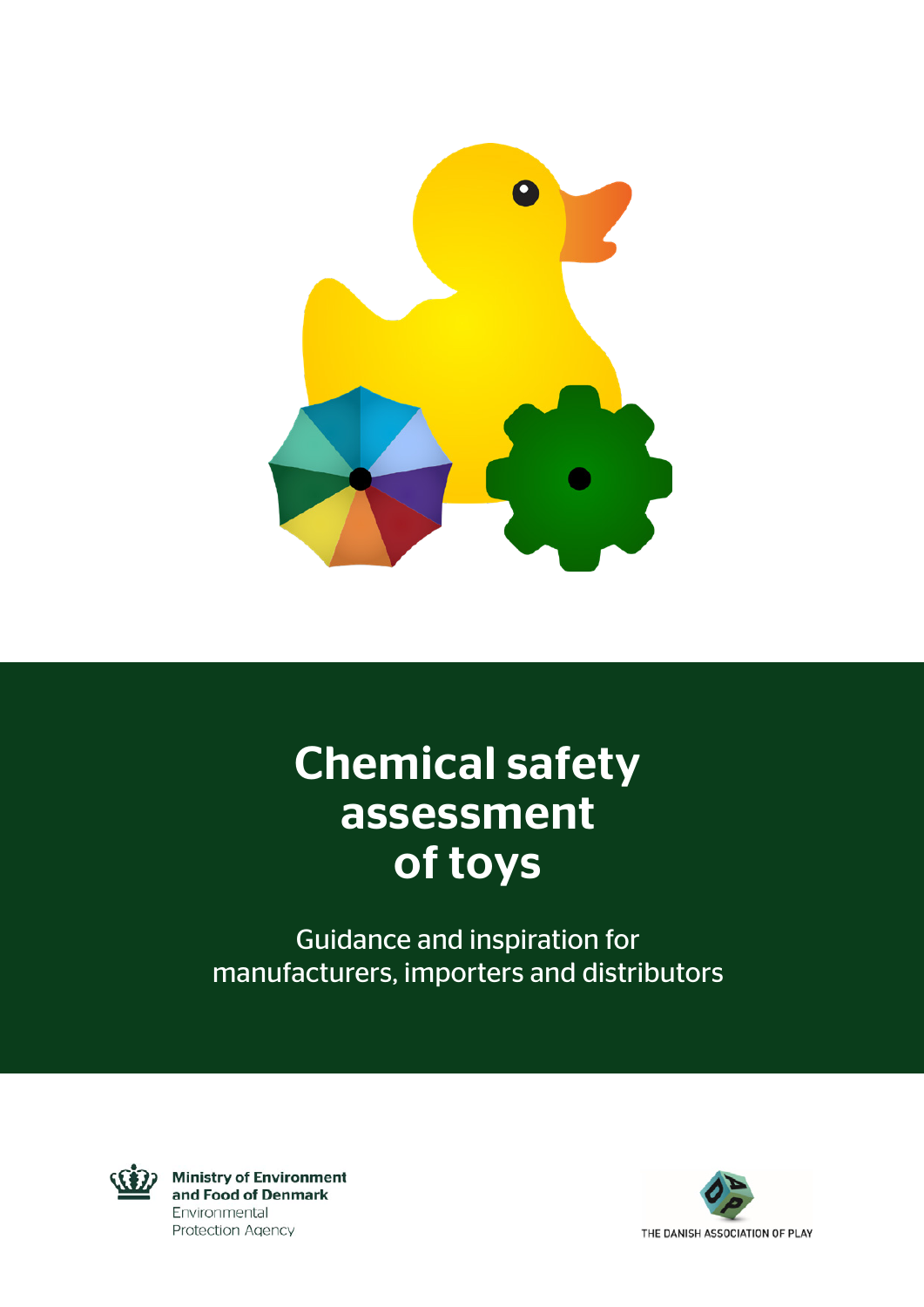

# **Contents**

Section 1 of this guidance provides answers for manufacturers to a number of questions on how to make a chemical safety assessment.

Section 2 targets importers and distributors. However, if you are an importer or a distributor, you may benefit from reading about manufacturers' obligations as well, in order to prepare yourself for your dialogue with suppliers.

# Section 1: For manufacturers

|    | 1. What is a chemical safety assessment and what are the different stages involved?         | $\overline{4}$ |
|----|---------------------------------------------------------------------------------------------|----------------|
|    | 2. What information do you need from your suppliers in order to make                        |                |
|    | a chemical safety assessment?                                                               | 5              |
|    | 3. How can you make sure that your bills of materials and bills of substances are adequate? | 6              |
|    | Example 1: BOM/BOS for a bottle of bubble solution.                                         | 6              |
|    | 4. Which chemical standards are relevant for toys?                                          | $\overline{7}$ |
| 5. | How do you assess the quality of a test report?                                             | 8              |
| 6. | What do you do if you are not able to obtain adequate information from your supplier?       | 8              |
|    | 7. How do you investigate whether a chemical substance is subject to restrictions or        |                |
|    | prohibitions, or whether the substance is undesirable?                                      | 9              |
|    | <b>Example 2:</b> Search for Chloroacetamide in the ECHA databases and lists of substances  | 12             |
|    | 8. How do you assess chemical substances subject to restrictions in use?                    | 14             |
|    | 9. How do you assess chemical substances not subject to restrictions in use?                | 14             |
|    | 10. How do you establish a realistic worst-case exposure scenario?                          | 15             |
|    | <b>Example 3:</b> Risk assessment of mineral oil in a magic wand                            | 17             |
|    | <b>Example 4:</b> Risk assessment of plasticisers in a football                             | 18             |
|    | <b>Example 5:</b> Risk assessment of chemicals emitted from a squishy                       | 18             |
|    | 11. When should a chemical safety assessment be updated?                                    | 20             |
|    |                                                                                             |                |

# Section 2: For importers and distributors

1. How can you assess whether a declaration of conformity is adequate? 21 Example 6: Declaration of conformity for a wooden toy example 6: Declaration of conformity for a wooden toy 2. What do you do if you are not able to obtain a safety assessment from your supplier? 23

# List of abbreviations  $\frac{24}{4}$

This guidance has been published by the Danish Environmental Protection Agency in collaboration with the Danish Association of Play, October 2019. May be quoted with reference to source.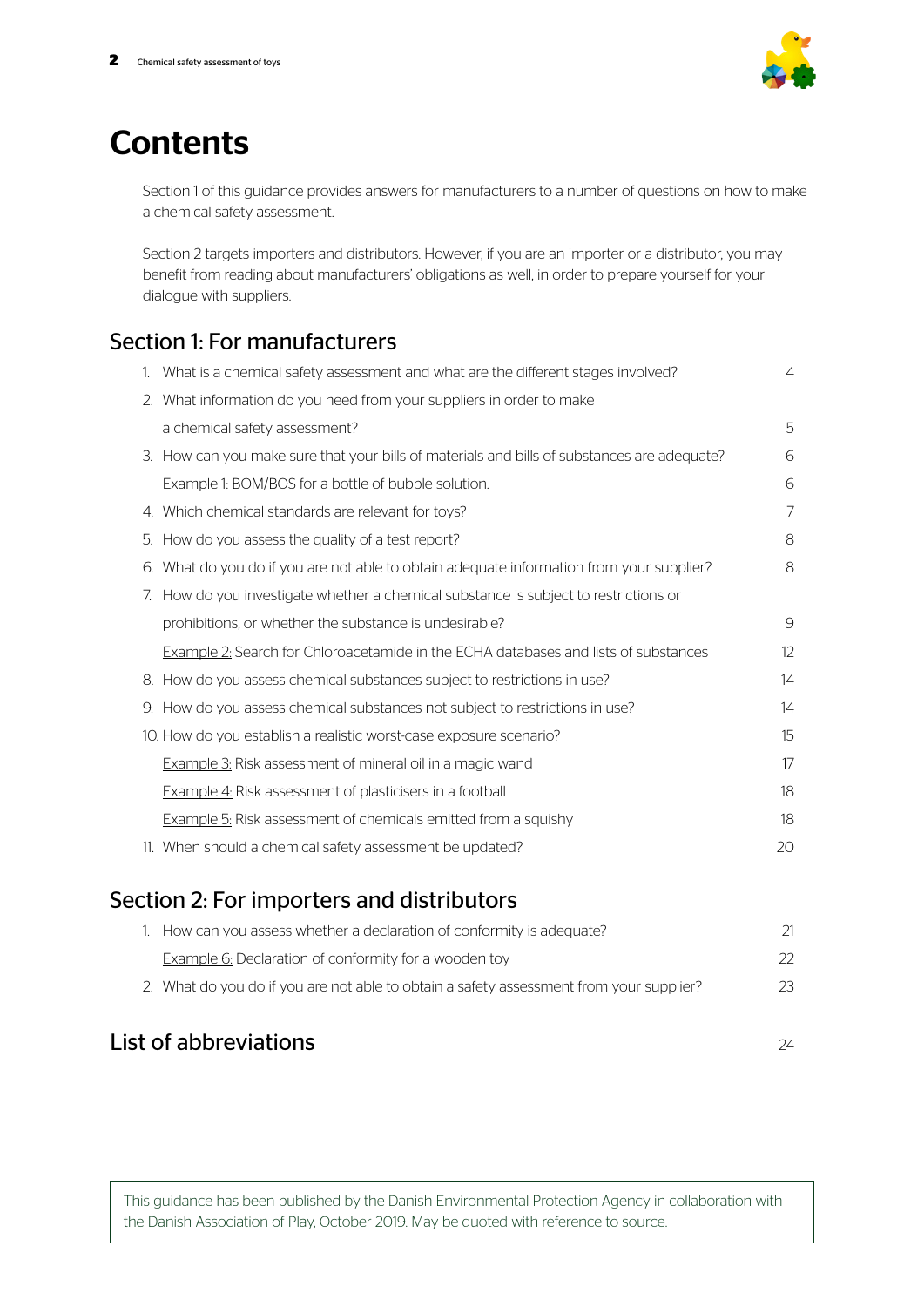

# Introduction

This guidance can help you assess whether the toys you sell comply with statutory chemical requirements and whether children can safely play with the toys.

If you are a manufacturer, you are responsible for making a chemical safety assessment of the toys you produce. This is part of the technical documentation and the declaration of conformity that you must be able to provide if so requested by the authorities.

If you are an importer, you must ensure that the manufacturer has made a safety assessment of the toys. If you are a distributor of toys, you do not have the same responsibility. Nevertheless, it is a very good idea to check that your supplier has the safety assessment under control, because it is your responsibility that the toys you market and sell are safe and comply with the law. If a product does not live up to statutory requirements, consumers may not necessarily think about who the manufacturer was, but rather who sold them the product. Moreover, if you sell toys that are not safe, this may severely damage your company's brand, even if you do not have ultimate responsibility. Note also that your legal responsibility is the same as that of the manufacturer, if you place your own trademark on the toy.

The legislation does not specify how comprehensive chemical safety assessments should be. Therefore, it is up to the manufacturer to assess what constitutes an appropriate level of detail. Under all circumstances, a chemical safety assessment requires that chemical competences are available at your company - either internally or from an external consultant.

This guidance takes as its point of departure the questions that may arise from the regulations on toys, and it is intended as a work of reference in which you can zoom in on any issues of relevance to you. However, it may also be a good idea to read the guidance in its entirety to get an overview of the regulations.

The guidance has been prepared by the Danish Environmental Protection Agency in collaboration with the Danish Association of Play, drawing on input from a number of Danish companies to reflect the needs of the companies. The guidance is based on the [EU guidelines on safety requirements on toys](http://ec.europa.eu/DocsRoom/documents/17190/attachments/1/translations)  [and technical documentation](http://ec.europa.eu/DocsRoom/documents/17190/attachments/1/translations) and only serves to support companies in complying with the regulations on production and sale of toys, including the EU Toy Safety Directive and the Danish Statutory Order on safety requirements for toys, both of which are legally binding instruments.

### What is your role?

You are a **manufacturer** if you manufacture toys in Denmark, in another country in the EU or in a country outside the EU. You are also a manufacturer if someone else manufactures a toy for you, and you market the toy in your own name or under your own trademark.

You are an *importer* if you buy finished toys outside the EU, and you then re-sell the toys to another company, shop or directly to consumers in the EU.

You are a **distributor** if you sell toys that you have bought from Denmark or another country in the EU to a company, a shop or directly to consumers.

Read more about roles and obligations on [legetøjsregler.dk](https://mst.dk/kemi/kemikalier/fokus-paa-saerlige-produkter/legetoej/) (in Danish)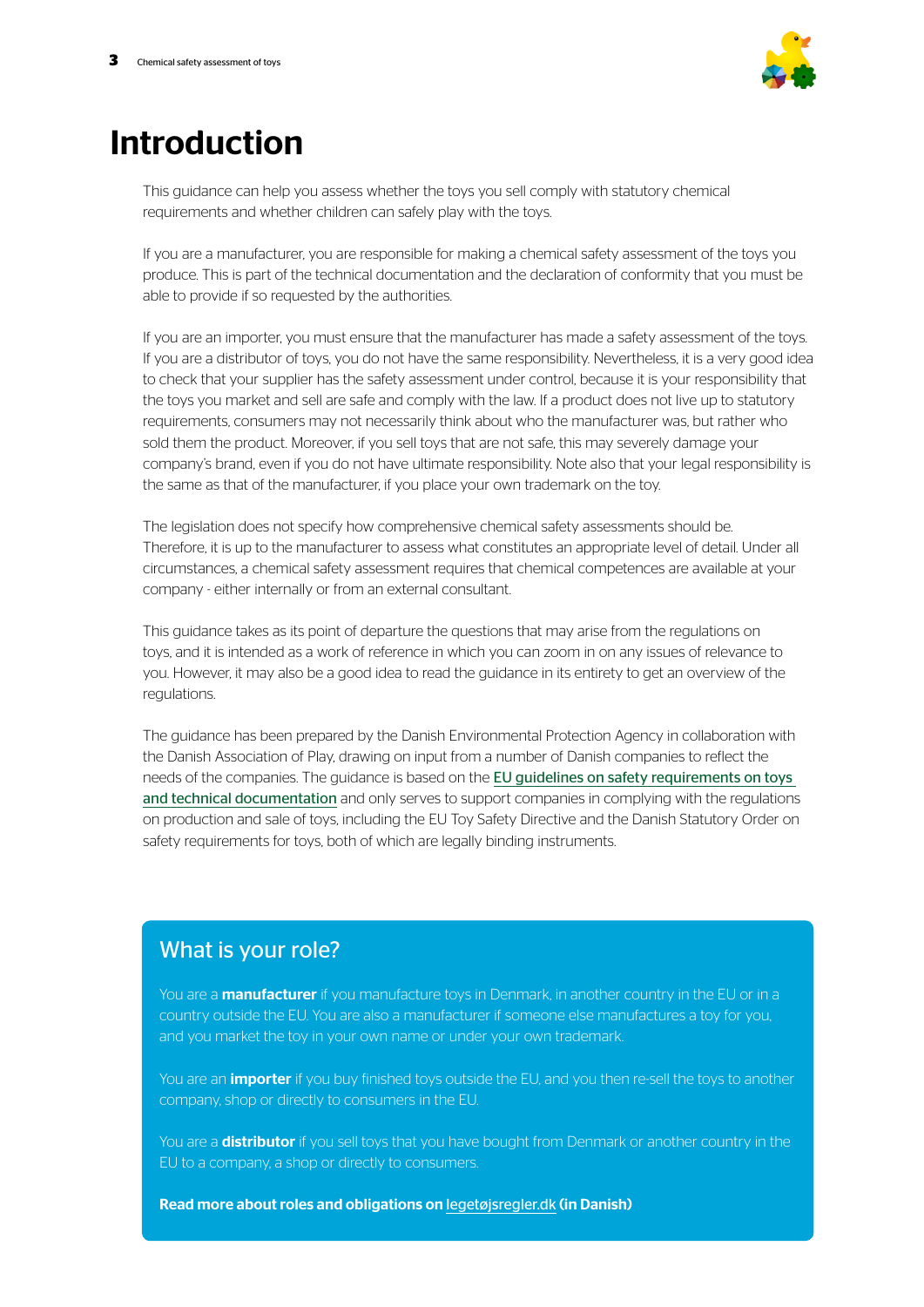

# Section 1: For manufacturers

### 1. What is a chemical safety assessment and what are the stages involved?

A chemical safety assessment involves an assessment of the likelihood of toys containing chemicals that are prohibited or restricted. Since the legislation cannot take account of all substances that a toy or a new type of toy may contain, the manufacturer must also assess the likelihood of toys containing substances which are not prohibited or restricted, but which are nevertheless undesirable because they are known or suspected to be hazardous. The manufacturer must also assess whether substances in toys present a risk when children play with the toys. A toxicological risk assessment (TRA) may be included and, depending on scope, it may cover several stages in a chemical safety assessment.

The chemical safety assessment process includes three stages to be conducted by the manufacturer for each chemical substance:

# 1. Identification Review the documentation available in order to identify materials and substances contained in the toy. 2. Characterisation Examine each substance identified in order to clarify whether the substance is

prohibited or subject to restrictions in use (total concentration or migration of the substance) or whether the substance is known or suspected to be hazardous.

### 3. Assessment

Assessment of the likelihood that a material contains more than the permitted quantity of a restricted substance, or that it contains a non-regulated substance in quantities that will present a risk when children play with the toy.

If the assessment concludes that a material contains more than the permitted quantity of a restricted substance, or that a non-regulated substance will present a risk, the manufacturer must evaluate how to manage the risk. If the manufacturer decides to substitute the substance with another substance, this substance must be subject to the same assessment process.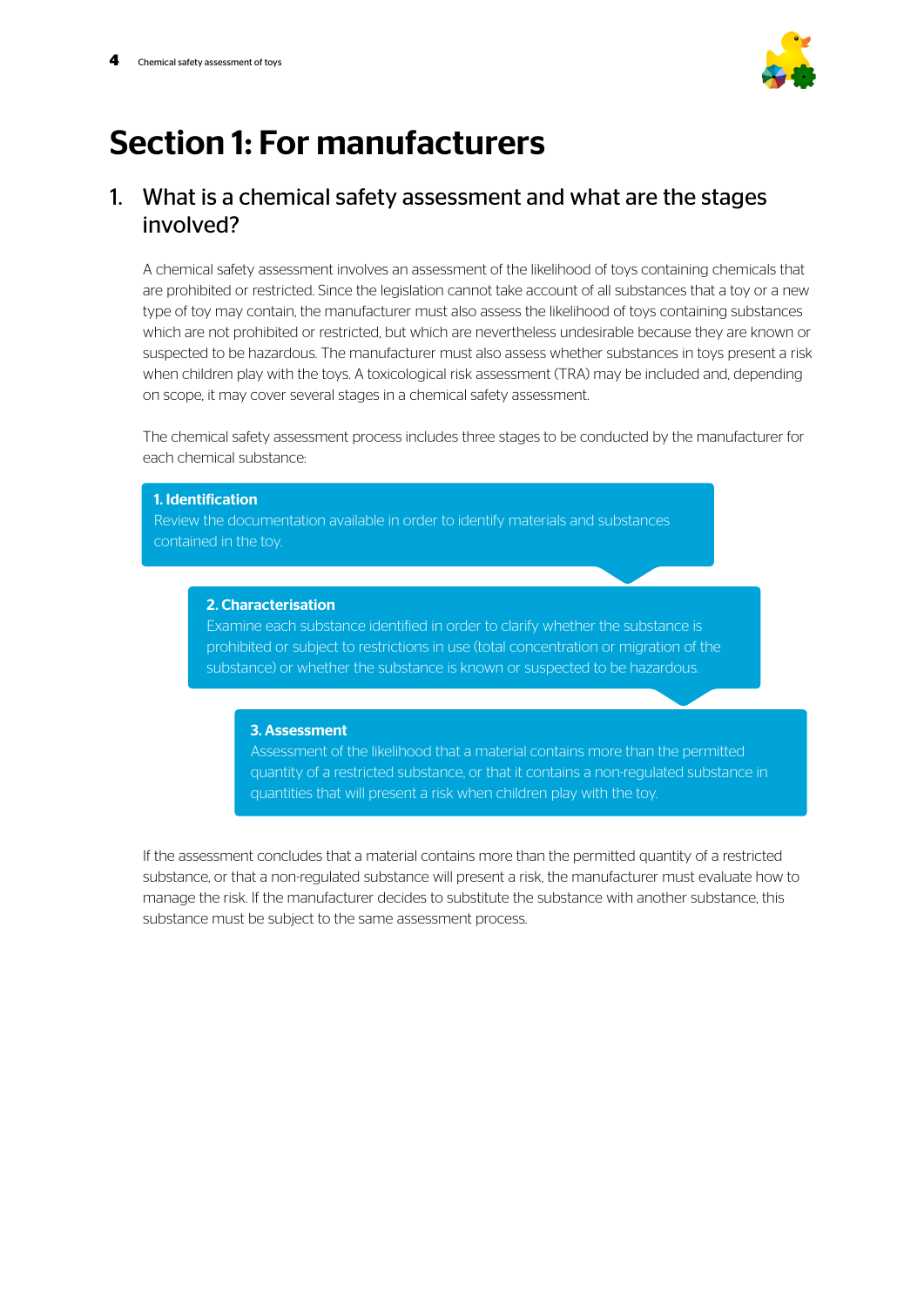

## 2. What information do you need from your suppliers in order to make a chemical safety assessment?

You can only make an adequate safety assessment if you have information about the materials of which the final toy is made, and which chemical substances the materials contain. You must collect this information from your suppliers of raw materials, intermediates and components. This also applies to your supplier of the final toy, if you manufacture, import and sell the toy in your own name or under your own trademark.

### Ideally, relevant documentation will include:

- **Bill of materials (BOM):** List of raw materials, intermediates and components used to manufacture the final toy, stating the quantities used.
- **Bill of substances (BOS):** List of chemical substances in each material, stating the substance CAS numbers and the concentrations in which the substances are present.
- **Safety Data Sheet (SDS):** Safety data sheets for chemicals used in the manufacturing process if required under REACH.
- **Test reports:** Results of chemical analyses documenting that the toy complies with relevant regulation.

Toys consisting of many intermediates often have long supply chains, and in this case, it may be difficult to obtain information on chemicals used by suppliers further back in the chain. In other words, the amount of documentation available may differ considerably, and this may render it difficult to make a safety assessment.

### Examples of optimal and difficult conditions, respectively, for making a chemical safety assessment:

### Optimal conditions

- All materials are traceable, for example via their tradenames or batch numbers
- All materials are supplied in a consistent and uniform quality
- Information about the used substances, substance CAS numbers and concentrations is available for all materials
- Tests documenting compliance with relevant regulations are available
- Safety data sheets for chemicals used in production are available if required under REACH
- No product changes are performed without new materials/substances being assessed

### Difficult conditions

- Materials are not traceable
- It is not possible to ensure the same materials for each supply
- Materials are purchased on the basis of price, and not supplied by fixed suppliers
- Information about the used substances in materials is not available
- Safety data sheets for chemicals used are not available
- Product changes occur often
- Test results cannot be unambiguously linked to the toy/ material supplied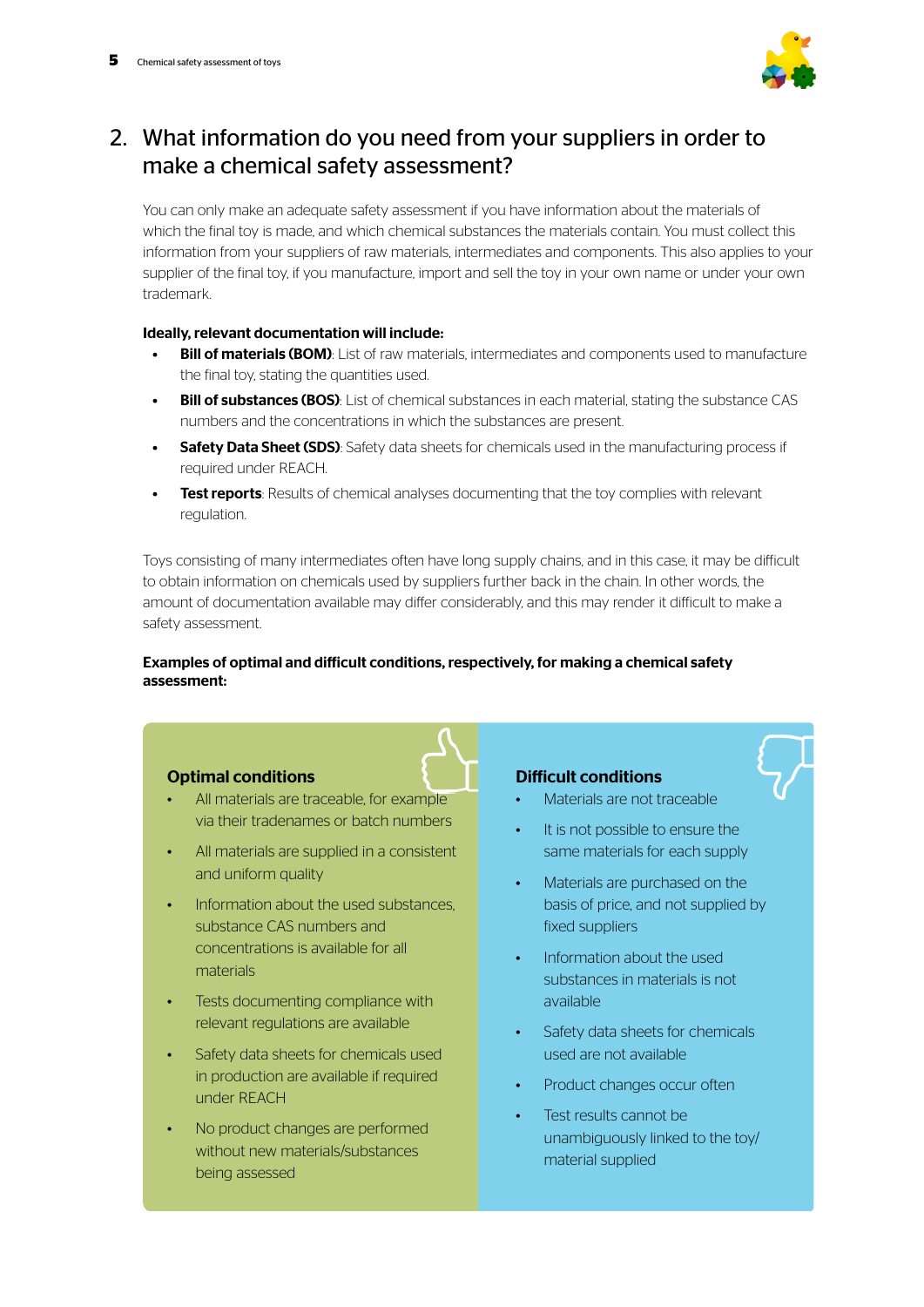

## 3. How can you make sure that your bills of materials and bills of substances are adequate?

The bill of materials (BOM) has to include all materials etc. used to manufacture the toy, and the bill of substances (BOS) has to include all the substances used. For intermediates purchased from suppliers, the BOM should indicate the documentation available, for example whether a supplier's declaration or a test report is available. The BOM should also indicate where in the toy different materials have been used, as this may be essential in order to assess the likelihood of children being exposed to the substances of the material.

### Checklist to prepare or assess a BOM/BOS:

- Is there a unique identification number, so that there is no doubt that the BOM/BOS concerns the toy supplied?
- Is there a colour image of the toy, and is it good enough for you to confirm that the toy and the BOM/ BOS match?
- Is it possible to identify all the different types of materials used in the toy?
- Is it possible to trace all materials back to named suppliers, for example on the basis of tradenames?
- Is it possible to trace all materials back to specific deliveries, for example on the basis of batch numbers?
- Is it stated where in/on the toy the different materials have been used/placed, for example whether they are accessible to the child?
- Have all substances been stated for all materials? And have CAS numbers and concentrations been stated for all substances?
- Has information been made available about substance impurity or reaction products that may have occurred during the manufacturing process?
- Is the detection limit stated for substances in connection with tests sufficiently low to enable an assessment of whether any limit value has been complied with?
- Is information about substances unambiguously linked to the materials in which they are present?
- Has the BOM/BOS been dated so that it can be assessed whether the list is still up to date?
- Has it been stated whether there is documentation that purchased intermediates comply with relevant chemical requirements, for example a test report or a supplier's declaration?

Example 1 shows a BOM/BOS for a bottle of soap-bubble solution. The soap-bubble solution is formulated by the manufacturer at the toy factory, and the manufacturer also moulds the cap, while the bottle and the sticker are purchased from a supplier.

| <b>Description</b>     | Part           | <b>Number</b><br>used | Material/substance/<br>component                                | <b>CAS/EINECS/CI</b>          | <b>Safety Data</b><br>Sheet required<br>(YES/NO) | Supplier's decla-<br>ration/<br>test report present<br>(YES/NO) |
|------------------------|----------------|-----------------------|-----------------------------------------------------------------|-------------------------------|--------------------------------------------------|-----------------------------------------------------------------|
| <b>Bottle</b>          |                |                       | PVC with colourant/plasticiser                                  | Not applicable                |                                                  | Y                                                               |
| Cap                    | 2              | 100 mg                | <b>PVC</b> resin                                                | 9002-86-2                     | N                                                |                                                                 |
| Cap                    | 100 mg         |                       | Plasticiser                                                     | EC 229-176-9<br>CAS 6422-86-2 | N                                                |                                                                 |
| Cap                    |                | 1 <sub>mq</sub>       | Colourant                                                       |                               | N                                                | Y                                                               |
| <b>Sticker</b>         | 3              | 1                     | Printed material on paper                                       | Not applicable                |                                                  | Y                                                               |
| Wand                   | $\overline{4}$ | 1                     | PE resin                                                        | 9002-88-4                     | N                                                |                                                                 |
| <b>Bubble solution</b> | 5              | $0.1$ ml              | Dodecanamide, N.N-bis(2-<br>hydroxyethyl)                       | 120-40-1                      | N                                                |                                                                 |
| <b>Bubble solution</b> |                | $0.5$ ml              | Glycerol                                                        | $56 - 81 - 5$                 | N                                                |                                                                 |
| <b>Bubble solution</b> |                |                       | Sodium 2-[2-[2(tridecyloxy)<br>ethoxy]<br>ethoxy]ethyl sulphate | 25446-78-0                    | N                                                |                                                                 |
| <b>Bubble solution</b> |                | $0.5$ ml              | 2-chloroacetamide                                               | 79-07-2                       | Y                                                |                                                                 |
| <b>Bubble solution</b> |                | 15 <sub>ml</sub>      | Distilled water                                                 | 7732-18-5                     | N                                                |                                                                 |

### Example 1: BOM/BOS for bottle of soap-bubble solution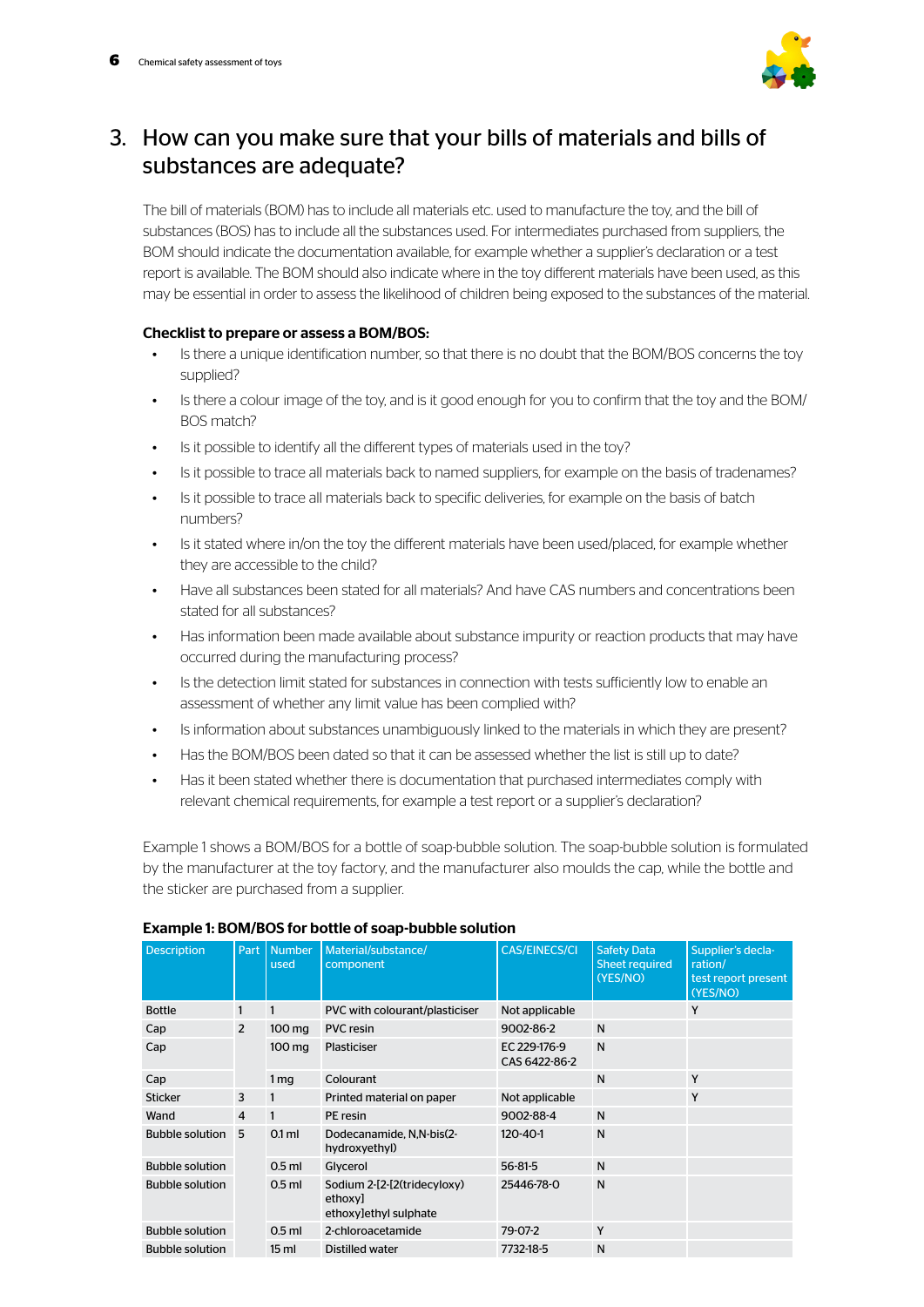

# 4. Which chemical standards are relevant for toys?

If you follow the chemical standards summarised in [the Official Journal of the European Union](https://eur-lex.europa.eu/oj/direct-access.html?locale=en), you can assume that you comply with the chemical requirements in the Toy Safety Directive, but only with regard to the requirements covered by the standards. However, there is no statutory requirement to carry out analyses in accordance with the standards. An analysis may therefore be unnecessary if you can render it probable that a substance covered by a standard cannot be present in the toy material.

| Standard                                                                        | Content                                                                                                                                                                                                                                                                                                                                                                                                                                                                                                                                                                                         |
|---------------------------------------------------------------------------------|-------------------------------------------------------------------------------------------------------------------------------------------------------------------------------------------------------------------------------------------------------------------------------------------------------------------------------------------------------------------------------------------------------------------------------------------------------------------------------------------------------------------------------------------------------------------------------------------------|
| <b>EN71-3: Migration of Certain</b><br><b>Elements</b>                          | Specifies requirements and test methods for the migration of aluminium, antimony,<br>arsenic, barium, boron, cadmium, chromium (III), chromium (VI), cobalt, copper, lead,<br>manganese, mercury, nickel, selenium, strontium, tin, organic tin and zinc.                                                                                                                                                                                                                                                                                                                                       |
| <b>EN71-4: Experimental sets</b><br>for chemistry and related<br>activities     | Specifies requirements for the chemical substances and materials that may be used in<br>experimental sets for chemistry and related activities, including maximum amount and<br>concentration. This standard applies, for example, to carbon-dioxide-generating exper-<br>imental sets and sets for chemical experiments within the fields of mineralogy, biology,<br>physics, microscopy and environmental science. This standard also specifies require-<br>ments for labelling, a contents list, instructions for use, and safety equipment.                                                 |
| EN71-5: Chemical toys (sets)<br>other than experimental sets                    | Specifies requirements for the chemical substances and materials that may be used in<br>chemical toys other than chemical experimental sets, including maximum amount and<br>concentration. The standard applies, for example, to plaster moulding sets, miniature<br>sets with ceramic vitreous/enamelling materials, oven-hardening modelling clay, plastic<br>moulding sets; photography sets as well as adhesives, paints, lacquers and varnishes<br>for model sets. This standard also specifies requirements for marking, a contents list,<br>instructions for use, and safety equipment. |
| EN71-7: Finger paints - Re-<br>quirements and test meth-<br>ods                 | Specifies requirements and methods of analysis for substances and materials used in<br>finger paints, including requirements for labelling and containers.                                                                                                                                                                                                                                                                                                                                                                                                                                      |
| EN71-9: Organic chemical<br>compounds - Requirements                            | Specifies requirements for the migration/emission or content of certain hazardous<br>organic chemical compounds from/in certain toys and toy materials. Does not contain<br>requirements for chemical toys, experimental sets or finger paints.                                                                                                                                                                                                                                                                                                                                                 |
| EN71-10: Organic chemical<br>compounds - Sample prepa-<br>ration and extraction | Specifies sample preparation and extraction procedures for establishing the release or<br>content of organic compounds from or content in those toys for which requirements<br>exist in EN71-9.                                                                                                                                                                                                                                                                                                                                                                                                 |
| EN71-11: Organic chemical<br>compounds - Methods of<br>analysis                 | Specifies methods for the analysis of extracts of toy and toy material prepared accord-<br>ing to the sampling procedures in EN71-10.                                                                                                                                                                                                                                                                                                                                                                                                                                                           |
| EN71-12: N-nitrosamines and<br>N-nitrosatable substances                        | Specifies requirements and test methods for N-nitrosamines and N-nitrosatable sub-<br>stances in toys made from elastomers and intended for use by children under 36<br>months or intended to be placed in the mouth, for example balloons. Also applies to<br>finger paints.                                                                                                                                                                                                                                                                                                                   |
| EN71-13: Olfactory board<br>games, cosmetic kits and<br>gustative games         | Specifies requirements for the chemical substances and materials that may be used in<br>olfactory board games, cosmetic kits and gustative games, including maximum amount<br>and concentration. The standard lists prohibited fragrances and labelling and marking<br>requirements for certain fragrances.                                                                                                                                                                                                                                                                                     |

### List of relevant chemical standards for toys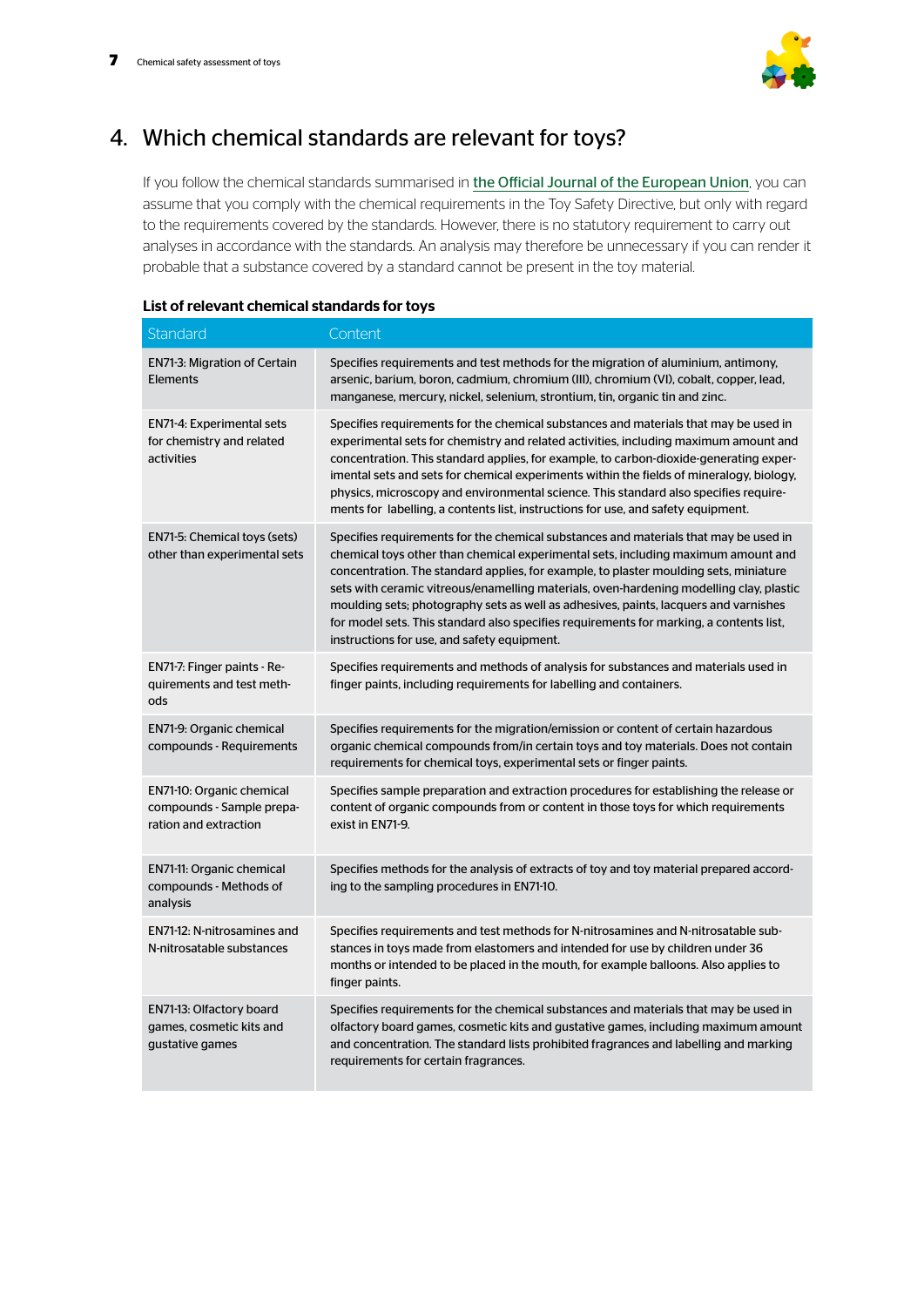

### 5. How do you assess the quality of a test report?

There are no statutory requirements on which laboratories and methods should be used for testing. The quality of test reports therefore varies and the reports may be non-transparent. If you receive a test report as documentation from your supplier, you can use the checklist below to assess the quality of the test report.

### Checklist for assessing test reports:

- Does the report state the name and address of the laboratory performing the test?
- Has the laboratory been accredited to conduct the analyses in question? If the laboratory has been accredited, the accreditation number is always stated in the report.
- Can the report be uniquely identified, for example through a case number and a date of issue?
- Does the report contain unique identification of the material and the substance(s) that the test is designed to detect?
- Have the analyses been conducted on the final material or on raw materials? For example, tests of substances in raw materials are relevant when there is no chemical reaction when manufacturing the final product. Tests of raw materials may also be relevant if a raw material may contain a substance that is undesirable, even if it will be present in a very low concentration in the final product. An example of this is preservatives.
- Is the test relevant in relation to the respective toy/material and toy safety legislation, as well as the use of the toy? The test may concern legislation in other areas, for example food contact. The legislation may also not apply to the toy in question. For example, the RoHS Directive does not apply to non-electronic toys. Furthermore, legislation outside the EU is not relevant if the product is only sold in the EU.
- Does the test comply with the most recent legislation? For example, have new lower limit values for migration of substances been introduced or have new substances been added in Appendix C to the Toy Safety Directive?
- Has the product been changed since the test was performed? A change of a material is not always visible, and therefore, you may consider a new test to confirm the results of previous analyses. As a general rule, test reports should not be more than two years old.
- Have the sample preparation methods and methods of analysis applied been described with reference to applicable standards and any deviations from such standards?
- Does the report state the limit of detection (LOD) or limit of quantification (LOQ) for the test method?
- Has the test result uncertainty been stated? Generally, the uncertainty should be stated as it may influence the safety of the product. Accredited laboratories are obligated to calculate the uncertainty and disclose this on request.
- Has the report been signed, and possibly stamped, by a person authorised to do so?

## 6. What do you do if you are not able to obtain adequate information from your supplier?

It may be difficult to obtain the necessary information from your supplier if the information is confidential. The supplier is not under an obligation to disclose such information. However, this does not remove your obligation to make a safety assessment. In other words, if you are a manufacturer, obtaining a declaration of conformity from a supplier is not sufficient. You must always sign declarations of conformity yourself for products you place on the market.

Therefore, when making a safety assessment based on limited information, you will usually have to engage in closer dialogue with your supplier. You can use the knowledge already available about which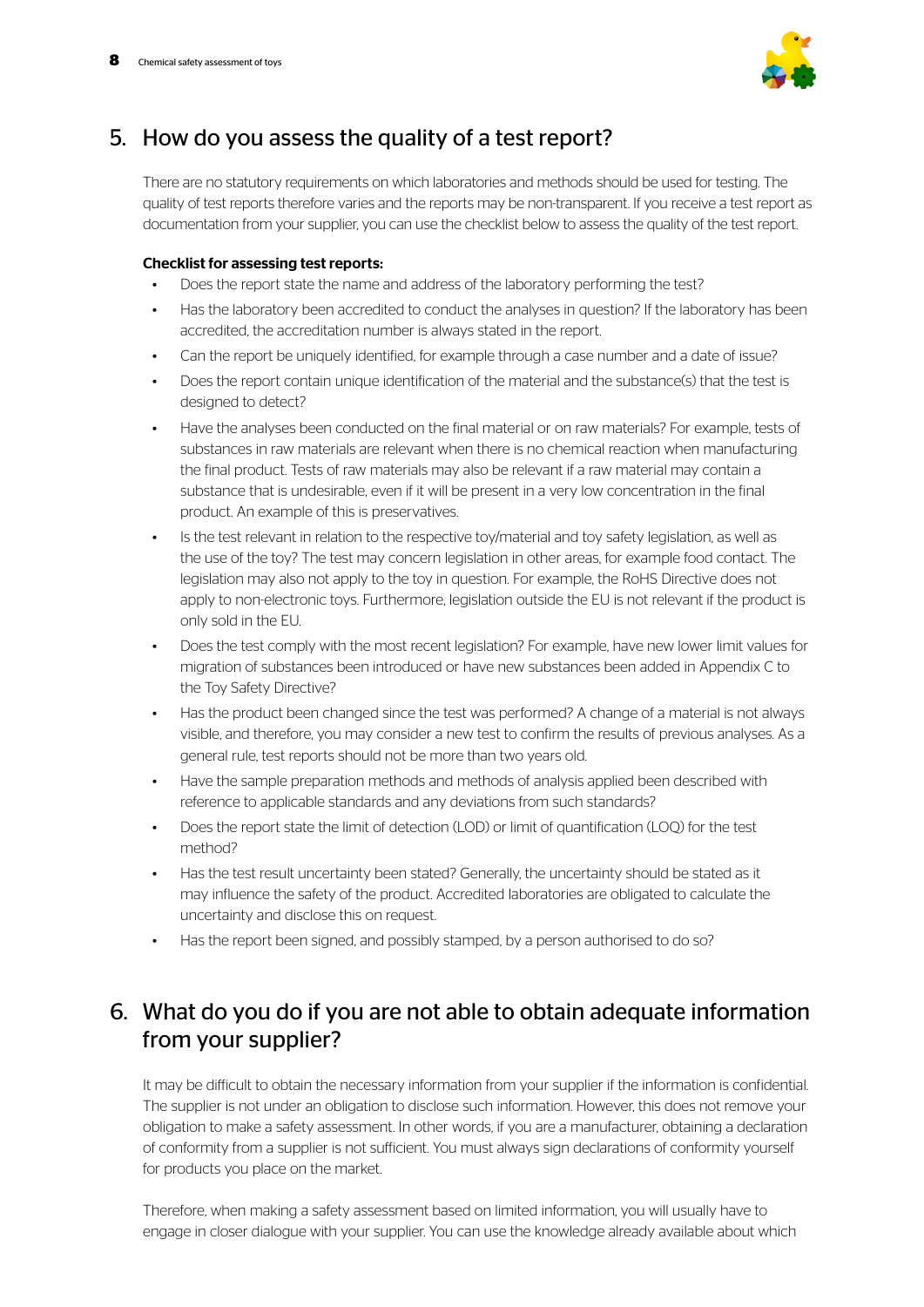

chemical substances could be present in different types of materials. For example, if a toy is made of soft PVC, you can assume, as a worst-case scenario, that phthalates have been used as plasticisers. Similarly, you can assume that toys made from metal alloys contain heavy metals; that aqueous materials contain preservatives; that electronics contain flame retardants; that textiles have been impregnated with fluorinated substances, etc. As many of these substances are subject to prohibitions or restrictions, you may request a supplier's declaration or an analysis report showing that no prohibited substances have been used, and that substances have only been used in permitted quantities.

If you do not trust the supplier's declaration or the analysis report from the supplier, you may arrange for targeted chemical analyses to be carried out. It is always a good idea to choose an accredited laboratory and to make sure that the laboratory is also accredited to perform tests according to the standards relevant for toys.

You can use the following list of examples of materials which could contain prohibited, restricted or undesirable substances in your dialogue with suppliers as well as test laboratories.

#### Examples of materials and the chemicals they can contain:

- **Soft plastics** can contain PAH (primarily present in black plastics), SCCP, phthalates, BPA, stabilisers (lead, cadmium and organic tin-compounds) and residual monomers such as phenol.
- **Hard plastics** can contain PAH (primarily present in black plastics), BPA, stabilisers (lead, cadmium and organotin compounds) and phenol.
- Rubber can contain zinc, PAH, nitrosamines and nitrosatable substances.
- **Textiles** can contain formaldehyde, anti-mildew agents, flame retardants, colouring agents and impregnation agents, such as PFAS.
- **Leather** can contain tanning substances such as chrome VI.
- **Metal alloys** can contain lead, iron, copper, mercury, aluminium, nickel, silver, tin and zinc.
- **Glass** can contain lead, arsenic or antimony.
- Wood can contain wood preservatives which in turn can contain chrome, arsenic, copper and creosote.
- **Paper** can contain colouring agents that may contain heavy metals.
- **Foam** can contain formamide and flame retardant such as TCEP, TDCP and TCPP.
- Aqueous materials can contain preservatives such as isothiazolinones, phenol and formaldehyde.

### 7. How do you investigate whether a chemical substance is subject to restrictions or prohibitions, or whether it is undesirable?

The Danish Statutory Order on safety requirements for toys is not the only piece of legislation that sets out restrictions and prohibitions on chemical substances in toys. Other legislation also contains a number of requirements on chemical substances that you must take into account in your safety assessment. For example, toy kitchen utensils which may be used to store food must comply with chemical requirements on food contact materials.

The list on the next page provides examples of EU legislation containing chemical requirements that may apply to toys. Note that EU regulations are directly applicable, while EU directives do not apply in Denmark until after they have been implemented in Danish legislation though an act or a statutory order.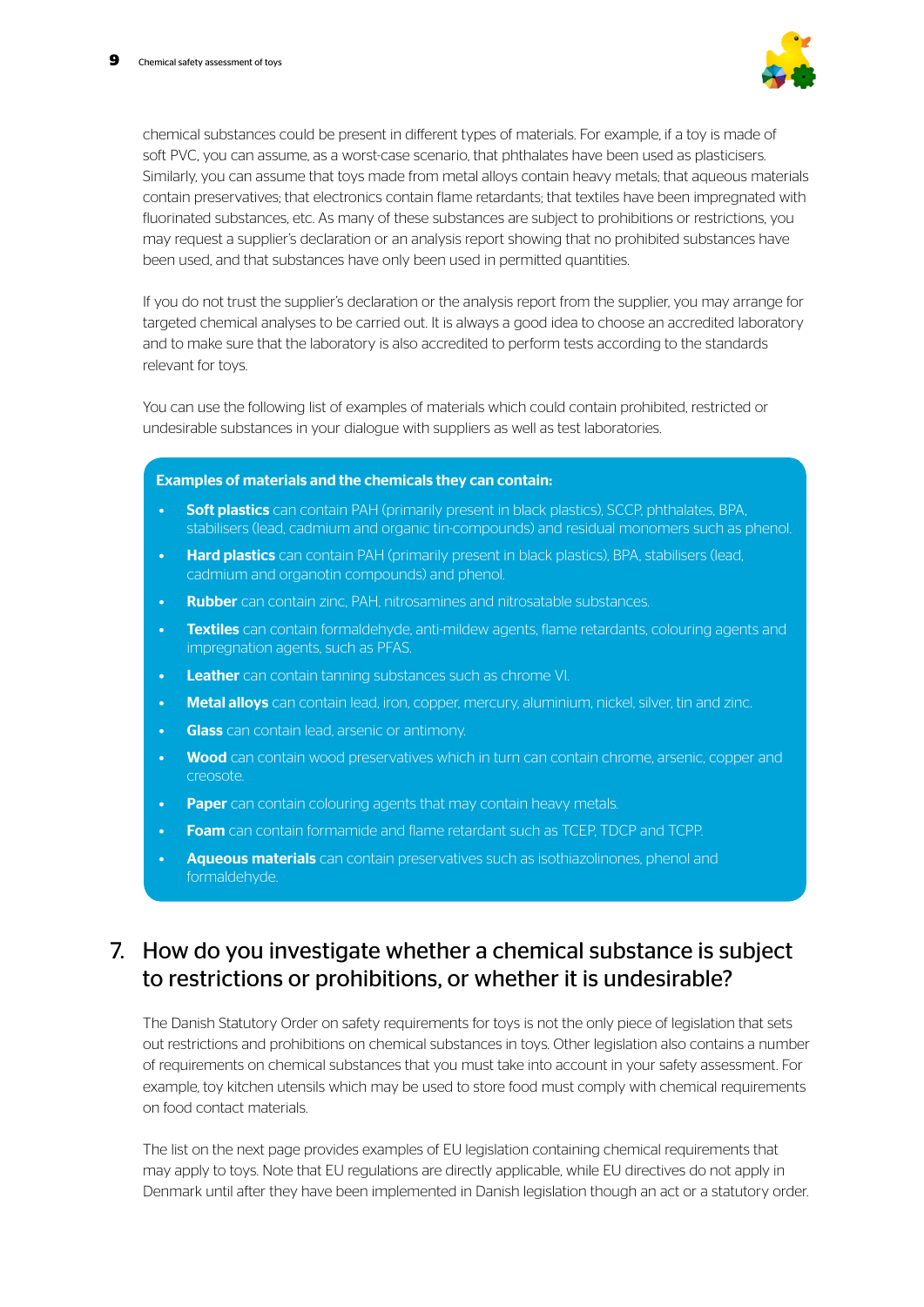

| Examples of EU legislation containing chemical requirements on toys                                                                                                                          |                                                                                                                                                                                                                                                                                                                                                                                                                                                                                                                                 |
|----------------------------------------------------------------------------------------------------------------------------------------------------------------------------------------------|---------------------------------------------------------------------------------------------------------------------------------------------------------------------------------------------------------------------------------------------------------------------------------------------------------------------------------------------------------------------------------------------------------------------------------------------------------------------------------------------------------------------------------|
| Danish Statutory Order on safety requirements for toys no. 309 of 3<br>April 2017 (Legetøjsbekendtgørelsen) (in Danish)<br>Amended by Statutory Order no. 131 of 6 February 2019 (in Danish) | • Prohibition on CMR substances in accessi-<br>ble parts of toys in concentrations excee-<br>ding the classification limit<br>• Migration limits for 19 elements - limits<br>depend on the toy material<br>• Migration limits for nitrosamines and<br>nitrosatable substances as well as limit<br>values for specific substances - apply to<br>toys intended for use by children under<br>three years or toys intended to be placed<br>in the mouth<br>• Prohibitions on, and requirements for,<br>labelling certain fragrances |
| REACH Regulation (EC) 1907/2006<br>List of amendments and consolidated versions<br><b>REACH Annex XVII</b><br><b>REACH Candidate List (SVHC)</b>                                             | • Restrictions on a number of substances<br>- some apply to toys and materials used<br>in toys                                                                                                                                                                                                                                                                                                                                                                                                                                  |
| POP Regulation (EU) 2019/1021                                                                                                                                                                | • Prohibition on a number of persistent<br>substances                                                                                                                                                                                                                                                                                                                                                                                                                                                                           |
| RoHS Directive 2011/65/EU                                                                                                                                                                    | • Prohibition on a number of substances in<br>electrical and electronic toys                                                                                                                                                                                                                                                                                                                                                                                                                                                    |
| Regulation on cosmetic products (EC) 1223/2009                                                                                                                                               | • Regulation on a number of substances in<br>toys which are also cosmetic products, for<br>example positive lists of preservatives and<br>annexes of substances not to be used in<br>cosmetic products                                                                                                                                                                                                                                                                                                                          |
| CLP Regulation (EC) 1272/2008                                                                                                                                                                | • Rules for classification and labelling of<br>chemicals - apply to toys that are chemi-<br>cal mixtures, such as paints, finger paints,<br>modelling clay and slime                                                                                                                                                                                                                                                                                                                                                            |
| Regulation on food contact materials 1935/2004<br>Regulation on migration from plastic materials (EC) 10/2011                                                                                | • Chemical requirements on packaging for<br>consumer products, including toys                                                                                                                                                                                                                                                                                                                                                                                                                                                   |
| Packaging Directive 94/62/EC                                                                                                                                                                 | • Requirements on labelling and heavy<br>metal content - apply to all batteries<br>whether or not incorporated in appliances                                                                                                                                                                                                                                                                                                                                                                                                    |
| Batteries Directive 2006/66/EC                                                                                                                                                               | • Requirements on labelling and heavy<br>metal content - apply to all batteries<br>whether or not incorporated in appliances                                                                                                                                                                                                                                                                                                                                                                                                    |
| <b>General Product Safety Directive 2001/95</b>                                                                                                                                              | • Requirements stipulating that only safe<br>products are placed on the market, i.e.<br>only products posing no risk, or products<br>posing only a limited or acceptable risk, to<br>consumer health and safety                                                                                                                                                                                                                                                                                                                 |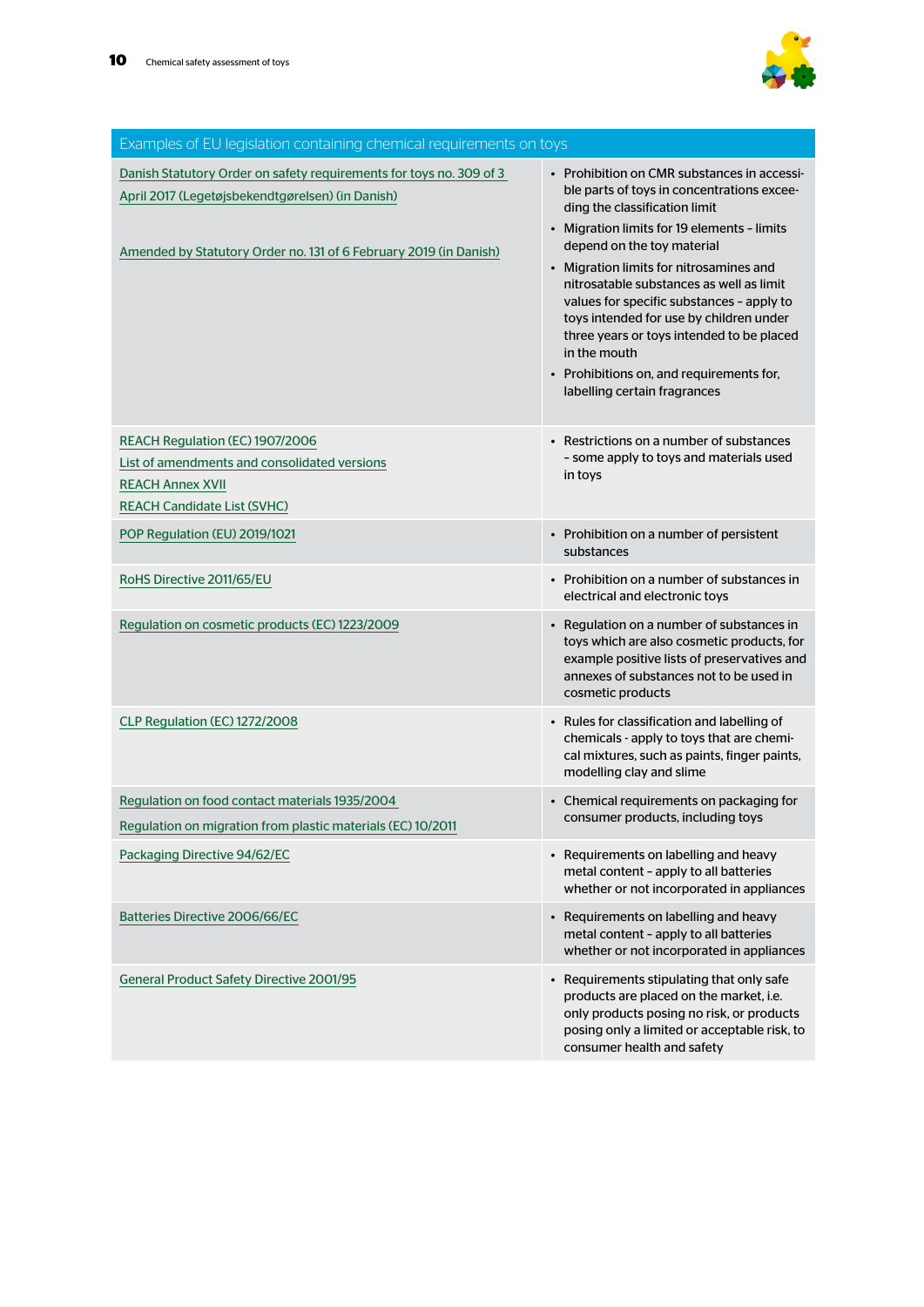

Additionally, there may be national regulations on toys that you will also have to take into account when selling toys in the respective countries. For example, Danish Statutory Order no. 855 of 5 September [2009 on phthalates](https://www.retsinformation.dk/forms/r0710.aspx?id=126137) prohibits and restricts a number of phthalates in toys made or intended for children under three years and products intended or likely to be placed in the mouth by children under three years.

It is recommended that you start by investigating whether the substance has a hazard classification. The EU has adopted binding harmonised classifications for health, environmental and/or physical hazards for more than 8,000 chemical substances, and restrictions and prohibitions can be based on this classification. Substances with hazard classifications can be found in the European Chemicals Agency (ECHA) database Classification and Labelling (C&L) Inventory.

The ECHA website includes a search function: [Search for chemicals](https://echa.europa.eu/en/information-on-chemicals). Here, you will find information about chemicals produced and imported into the European Union. The website offers a single point of access to search the C&L Inventory for information about hazardous properties, classification and labelling for a substance, and to search other relevant lists of substances. For example, you can find out whether the substance is subject to restrictions under REACH, whether it is on the REACH Candidate List or the list of substances that are currently being assessed or that are to be assessed over the next few years (Community Rolling Action Plan, CoRAP). However, the fact that a substance has been selected for assessment does not necessarily mean that the substance will be prohibited or restricted.

You may also search in the **[Danish EPA database](https://eng.mst.dk/chemicals/chemicals-in-products/consumers-consumer-products/database-of-chemicals-in-consumer-products/)** of chemical substances in consumer products to find information as well as any assessments of chemicals investigated in various consumer products, including toys.

You cannot rule out that a substance is undesirable simply because it does not appear in searches in the Danish EPA database or on the ECHA website. Even though you cannot find information on the hazardous properties of a substance, as a manufacturer, you are still responsible to ensure that the substance does not affect children's safety and health. Other sources of information on undesirable substances include trade organisations and consumers' organisations. In Denmark, the Department of the Ministry of Environment and Food, the Danish Environmental Protection Agency, the Danish Safety Technology Authority and the Danish Association of Play organise an annual thematic day on toys to inform about new and coming rules in the chemicals area, among other things.

Example 2 shows a search for the substance 2-chloroacetamide on the ECHA website. 2-chloroacetamide is on the bill of materials in Example 1. 2-chloroacetamide is a preservative added to the soap-bubble solution in order to prevent bacterial growth.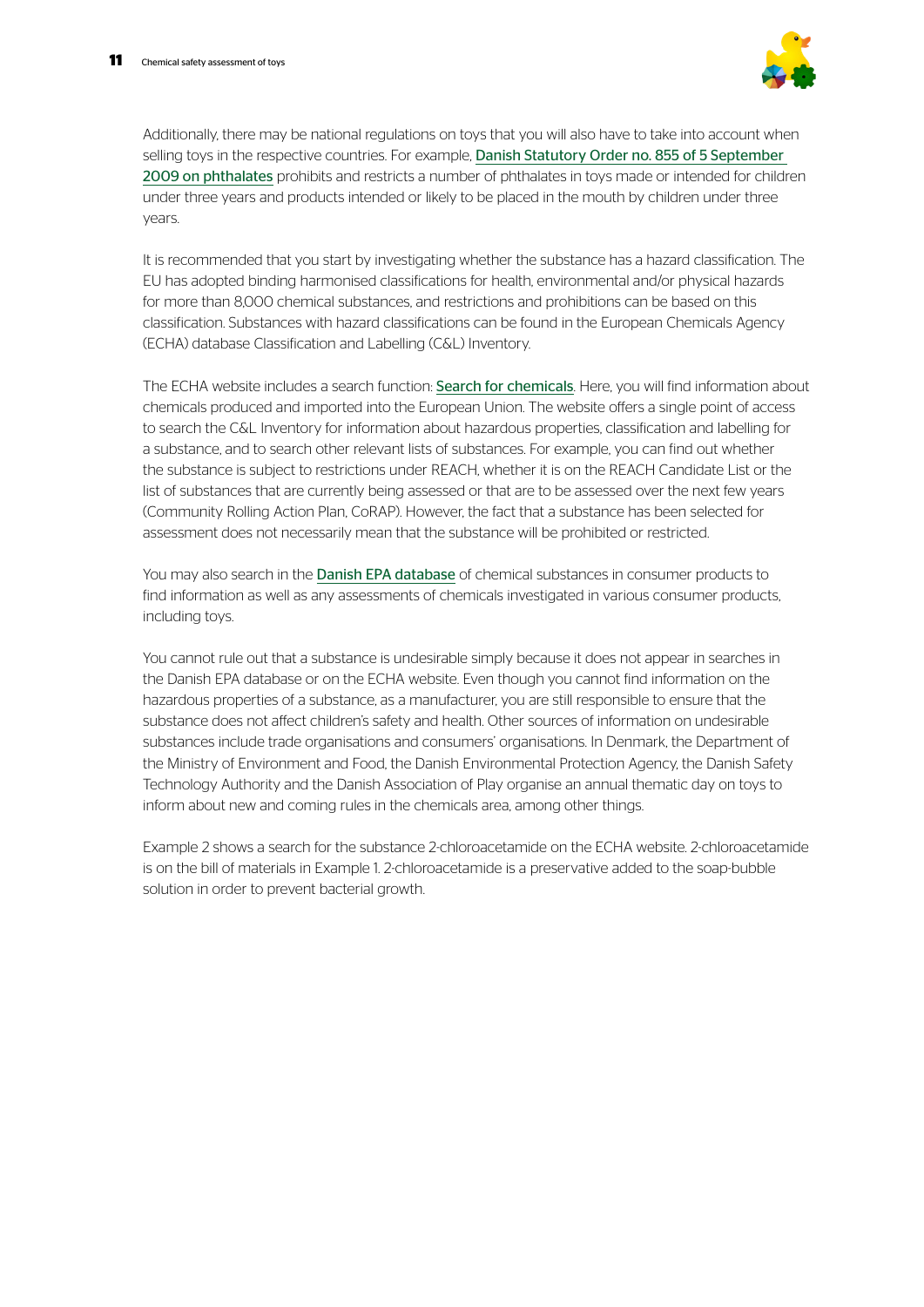

### Example 2: Search for Chloroacetamide in the ECHA databases and lists of substances

You can search by substance name or by one of the numerical identifiers. The example shows a simple search on CAS number (79-07-2), but it is also possible to make a more advanced search, for example if you want to check whether use of the substance is restricted under REACH.

| An agency of the European Union                                                              |                                                                             |                                 |                                       | English (en)<br>Sign In                                                                                                                                                                                                            |  |
|----------------------------------------------------------------------------------------------|-----------------------------------------------------------------------------|---------------------------------|---------------------------------------|------------------------------------------------------------------------------------------------------------------------------------------------------------------------------------------------------------------------------------|--|
| <b>NECHA</b><br><b>FUROPEAN CHEMICALS AGENCY</b>                                             |                                                                             | <b>About Us</b><br>Contact      |                                       | Search the ECHA Website                                                                                                                                                                                                            |  |
| <b>LEGISLATION</b>                                                                           | <b>PUBLIC CONSULTATIONS</b>                                                 | <b>INFORMATION ON CHEMICALS</b> |                                       | <b>SUPPORT</b>                                                                                                                                                                                                                     |  |
| <b>ECHA</b> > Information on Chemicals                                                       |                                                                             |                                 |                                       |                                                                                                                                                                                                                                    |  |
| Search for Chemicals<br>$79 - 07 - 2$<br>I have read and I accept the legal notice           |                                                                             |                                 | Coarch<br><b>ADVANCED SEARCH &gt;</b> | Please note that some of the<br>information on chemicals may<br>third parties. The use of such<br>information may therefore requ<br>prior permission of the third pa<br>owners. Please consult the Leg<br>for further information. |  |
| ×                                                                                            | Cross regulation activities, other data, and data from previous legislation |                                 |                                       |                                                                                                                                                                                                                                    |  |
| REACH - Registration, Evaluation, Authorisation and Restriction of Chemicals Regulation<br>> |                                                                             |                                 |                                       |                                                                                                                                                                                                                                    |  |
| CLP - Classification, Labelling and Packaging<br>٠                                           |                                                                             |                                 |                                       |                                                                                                                                                                                                                                    |  |
| <b>BPR - Biocidal Products Regulation</b><br>>                                               |                                                                             |                                 |                                       |                                                                                                                                                                                                                                    |  |
| <b>PIC - Prior Informed Consent Regulation</b><br>>                                          |                                                                             |                                 |                                       |                                                                                                                                                                                                                                    |  |
| <b>POPs - Persistent Organic Pollutants Regulation</b><br>$\rightarrow$                      |                                                                             |                                 |                                       |                                                                                                                                                                                                                                    |  |

The search provides information about hazard classification and labelling of the substance. This example shows the overall conclusion that the substance is toxic if swallowed, is suspected of damaging fertility and may cause an allergic skin reaction.

| An agency of the European Union                                                    |                                                                                                                                                                 |                                                                  | Sign In                      | English (en)                                                                      |                |
|------------------------------------------------------------------------------------|-----------------------------------------------------------------------------------------------------------------------------------------------------------------|------------------------------------------------------------------|------------------------------|-----------------------------------------------------------------------------------|----------------|
| <b>NECHA</b>                                                                       |                                                                                                                                                                 | About Us<br><b>Contact</b>                                       | Search the ECHA Website      |                                                                                   | Ω              |
| <b>LEGISLATION</b>                                                                 | <b>PUBLIC CONSULTATIONS</b>                                                                                                                                     | <b>INFORMATION ON CHEMICALS</b>                                  |                              | <b>SUPPORT</b>                                                                    |                |
| <b>ECHA &gt; Substance Information</b>                                             |                                                                                                                                                                 |                                                                  |                              |                                                                                   |                |
| Substance information                                                              |                                                                                                                                                                 |                                                                  |                              |                                                                                   |                |
| Infocards are automatically generated based on industry data. What is an infocard? |                                                                                                                                                                 |                                                                  |                              | See a problem or have feedback?                                                   |                |
|                                                                                    |                                                                                                                                                                 |                                                                  |                              |                                                                                   | <b>RSS</b>     |
| 2-chloroacetamide                                                                  |                                                                                                                                                                 |                                                                  |                              |                                                                                   |                |
|                                                                                    | Regulatory process names 2 Translated names 18 CAS names 1 IUPAC names 1 Trade names 8 Other                                                                    |                                                                  |                              |                                                                                   | <b>EE</b> BP   |
| <b>Substance identity</b>                                                          | azard classification & labelling<br>$\circledR$                                                                                                                 | $\circ$                                                          | <b>Properties of concern</b> |                                                                                   | (2)            |
| EC / List no.: 201-174-2                                                           |                                                                                                                                                                 |                                                                  |                              | Possibly Toxic to Reproduction                                                    |                |
| CAS no.: 79-07-2                                                                   |                                                                                                                                                                 |                                                                  |                              |                                                                                   |                |
|                                                                                    |                                                                                                                                                                 |                                                                  |                              |                                                                                   |                |
| Mol. formula: C2H4CINO                                                             | (CLP00) approved by the European Union, this substance is toxic if<br>swallowed, is suspected of damaging fertility and may cause an<br>allergic skin reaction. | Danger! According to the harmonised classification and labelling | Skin sensitising<br>Ss       |                                                                                   |                |
|                                                                                    | Additionally, the classification provided by companies to ECHA in                                                                                               |                                                                  |                              |                                                                                   |                |
|                                                                                    | REACH registrations identifies that this substance is suspected of                                                                                              |                                                                  | How to use it safely         |                                                                                   |                |
| H <sub>-N</sub>                                                                    | damaging fertility or the unborn child.                                                                                                                         |                                                                  | substance.                   | <b>Precautionary measures suggested by</b><br>manufacturers and importers of this |                |
|                                                                                    |                                                                                                                                                                 |                                                                  |                              | " Guidance on the safe use of the substance                                       |                |
| <b>About this substance</b>                                                        |                                                                                                                                                                 | $\circ$                                                          | of this substance.           | provided by manufacturers and importers                                           |                |
|                                                                                    | This substance is manufactured and/or imported in the European Economic Area in 100 - 1 000 tonnes per year.                                                    |                                                                  |                              |                                                                                   | $\circledcirc$ |
| <b>Consumer Uses</b>                                                               | This substance is used in formulation or re-packing, at industrial sites and in manufacturing.                                                                  |                                                                  |                              |                                                                                   |                |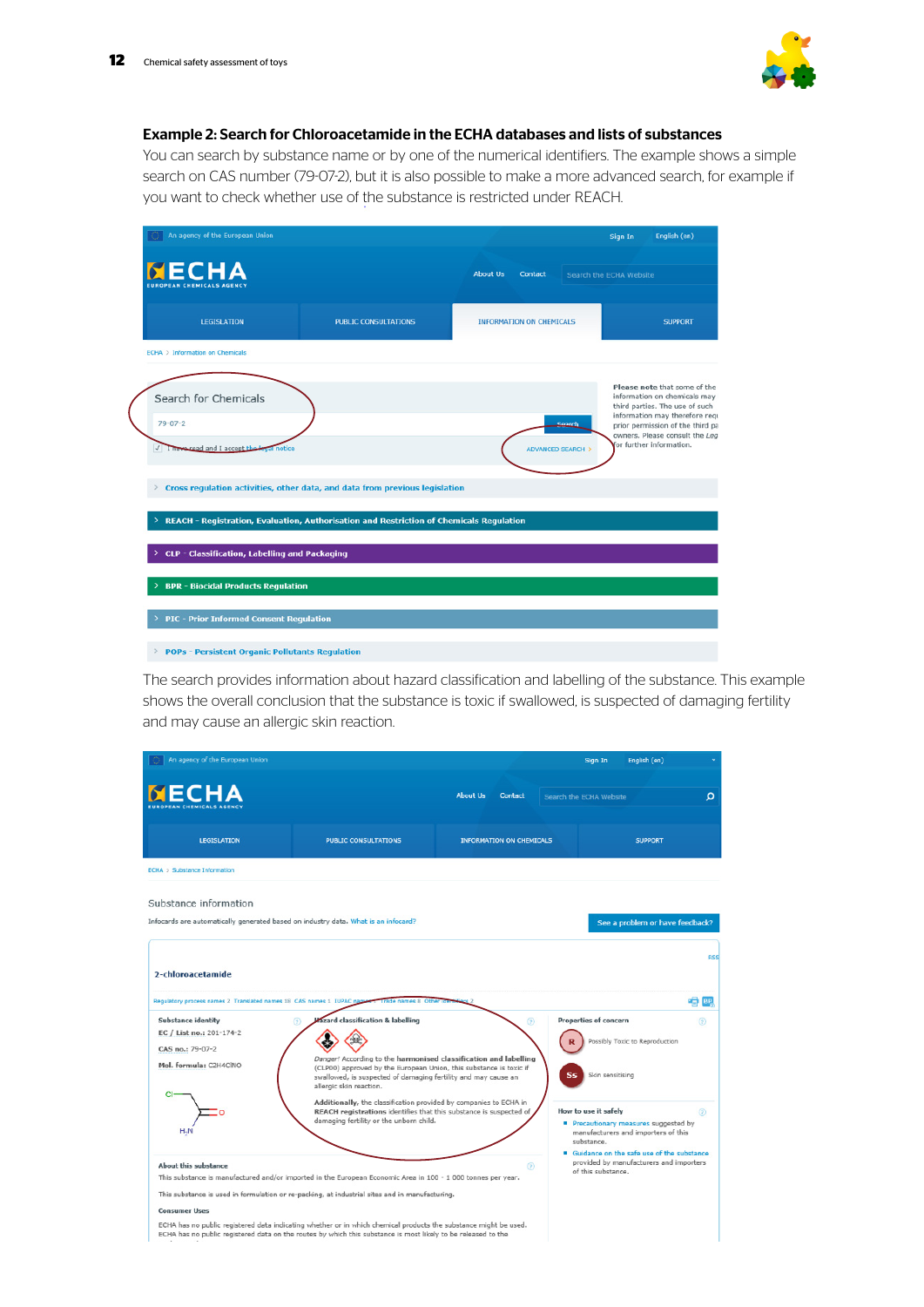

The C&L Inventory contains more information about hazard classes, classifications and concentration thresholds. Here, the substance is classified as Skin Sens. 1; H317 and may cause an allergic skin reaction at concentrations exceeding 0.1%.

In the soap-bubble solution in example 1, the concentration of the substance is 3%. It is permitted to add the substance as a preservative in order to prevent bacterial growth, but the product requires a hazard label and must carry the warning "May cause an allergic skin reaction".

| Summary of Classification and Labelling                                               |                                    |                                 |               |                                              |                      |                                        |                                 |                                                                                  |              |
|---------------------------------------------------------------------------------------|------------------------------------|---------------------------------|---------------|----------------------------------------------|----------------------|----------------------------------------|---------------------------------|----------------------------------------------------------------------------------|--------------|
| Harmonised classification - Annex VI of Regulation (EC) No 1272/2008 (CLP Regulation) |                                    |                                 |               |                                              |                      |                                        |                                 |                                                                                  |              |
| <b>General Information</b>                                                            |                                    |                                 |               |                                              |                      |                                        |                                 |                                                                                  |              |
| <b>Index Number</b>                                                                   | EC / List no.<br><b>CAS Number</b> |                                 |               | <b>International Chemical Identification</b> |                      |                                        |                                 |                                                                                  |              |
| $616 - 036 - 00 - 0$                                                                  | $201 - 174 - 2$                    |                                 | $79 - 07 - 2$ |                                              | 2-chloracetamide     |                                        |                                 |                                                                                  |              |
| ATP Inserted / Updated: CLP00 @<br>CLP Classification (Table 3)                       |                                    |                                 |               |                                              |                      |                                        |                                 |                                                                                  |              |
|                                                                                       | <b>Classification</b>              |                                 |               | Labelling                                    |                      |                                        |                                 | <b>Specific Concentration limits, M-Factors, Actric Toxicity Estimates (ATE)</b> | <b>Notes</b> |
| Hazard Class and Category Code(s)                                                     |                                    | <b>Hazard Statement Code(s)</b> |               | Hazard Statement Code(s)                     |                      | Supplementary Hazard Statement Code(s) | Pictograms, Signal Word Code(s) |                                                                                  |              |
| Acute Tox. 3 *                                                                        |                                    | <b>H301</b>                     |               | H301                                         |                      |                                        | GHS08<br>GHS06<br>Dgr           | Skin Sens. 1: H317: C ≥ 0.1 %                                                    |              |
| Skin Sens. 1                                                                          |                                    | H317                            |               | H317                                         |                      |                                        |                                 |                                                                                  |              |
| Repr. 2                                                                               |                                    | H361f ***                       |               | H361f ***                                    |                      |                                        |                                 |                                                                                  |              |
|                                                                                       |                                    |                                 |               |                                              |                      |                                        |                                 |                                                                                  |              |
|                                                                                       | <b>Signal Words</b>                |                                 |               |                                              |                      |                                        | Pictograms                      |                                                                                  |              |
| Danger                                                                                |                                    |                                 |               |                                              | <b>Health hazard</b> |                                        | Skull and crossbones            |                                                                                  |              |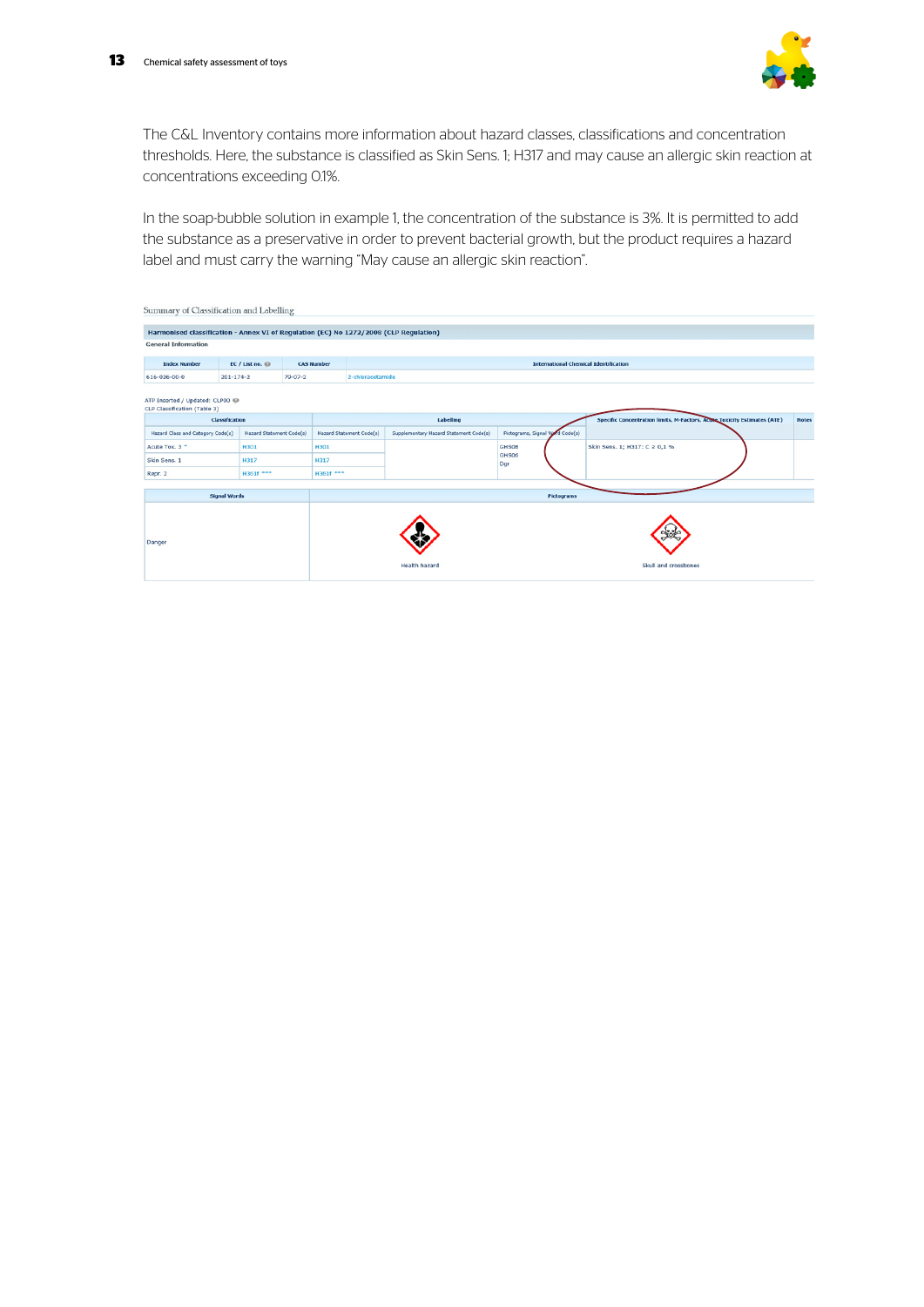

## 8. How do you assess chemical substances subject to restrictions in use?

If a limit value has been determined for a chemical substance that is part of the toy material, your task is to determine the likelihood that this limit value has been exceeded. The limit value may concern the content of the substance and migration or emission of the substance, and it is important that you do not mix up these limit values. In some cases, there may be requirements for both content and migration or emission.

If the concentration of the substance is stated in the bill of materials and bill of substances or in other documentation from your supplier, you determine whether the statutory requirement has been observed by comparing with the limit value of the total concentration of the substance. If you do not have information about the concentration of the substance, and you are not able to obtain additional information from your supplier, you will have to have a chemical analysis performed to clarify and document the concentration. If the concentration of the substance is higher than a possible migration limit, you will also have to have a migration test performed.

You should pay attention to whether the restriction in use only applies to accessible material and whether the substance you are to assess is present in inaccessible material. If a limit value for a substance only applies to accessible parts of the toy, it is permitted for the substance to be present in, for example, a component inside an electronic toy, provided it will not be in contact with the skin, and provided the substance does not migrate or emit from the toy.



### Procedure for chemical substances subject to restrictions in use:

### 9. How do you assess chemical substances not subject to restrictions  $in$   $115P<sup>2</sup>$

If a chemical substance has a hazard classification, but is not subject to restrictions in use, the assessment of whether the substance poses a risk in the toy will depend on whether the child can be exposed to the substance. Your task is therefore to establish a realistic worst-case exposure scenario based on your knowledge about the use of the toy.

A chemical substance with no hazard classification can also be undesirable in toys, because it is suspected of posing a risk to health. If there is reason to believe that the substance is undesirable, a child's possible exposure to the substance should also be assessed on the basis of a realistic worst-case exposure scenario. See point 7 for how to investigate whether a substance is undesirable.

If a substance is subject to a scientific investigation or a formal evaluation process, there may be proposed limit values that can be included in the assessment. In such case, the assessment can be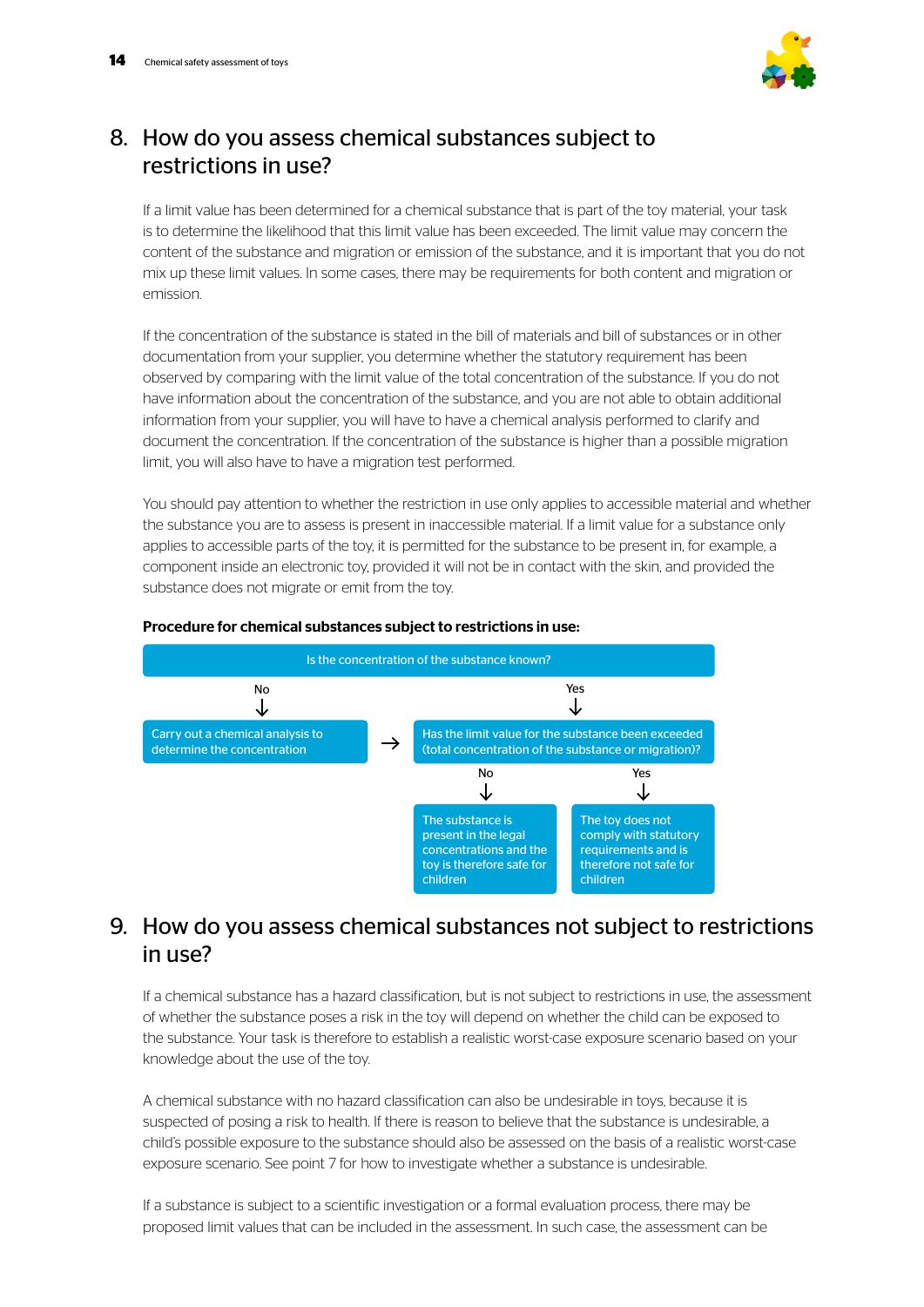

carried out in the same way as for substances restricted in use. However, the fact that a substance is being investigated and assessed does not necessarily mean that the substance will be restricted.

If, on the basis of a realistic worst-case exposure scenario, you assess that there is only little likelihood that the substance poses a risk, you should document the assumptions underpinning your assessment. However, if you assess the substance poses a risk to health, you should carry out chemical analyses to clarify this risk.



#### Procedure for chemical substances that are not restricted, but are undesirable in toys:

### 10. How do you establish a realistic worst-case exposure scenario?

An exposure scenario of a chemical substance is based on knowledge about the substance's routes of exposure, and on a number of assumptions on the age of the children playing with the toy, and how and in which situations the toy will be used. It is not sufficient to look at how the toy is intended to be used, it is also important to take account of how children are otherwise likely to use the toy.

As a starting point, you can consider a worst-case scenario, where the total content of the substance is assumed to migrate or be emitted and then absorbed 100% by the child. If the worst-case scenario shows that there is no risk, you can conclude that, similarly, a realistic worst-case scenario will not pose a risk, and therefore the toy is safe. If you conclude that there is a risk, you can establish a more realistic scenario by including knowledge about the migration and emission characteristics of the substance – perhaps from analyses – and repeat the calculation.

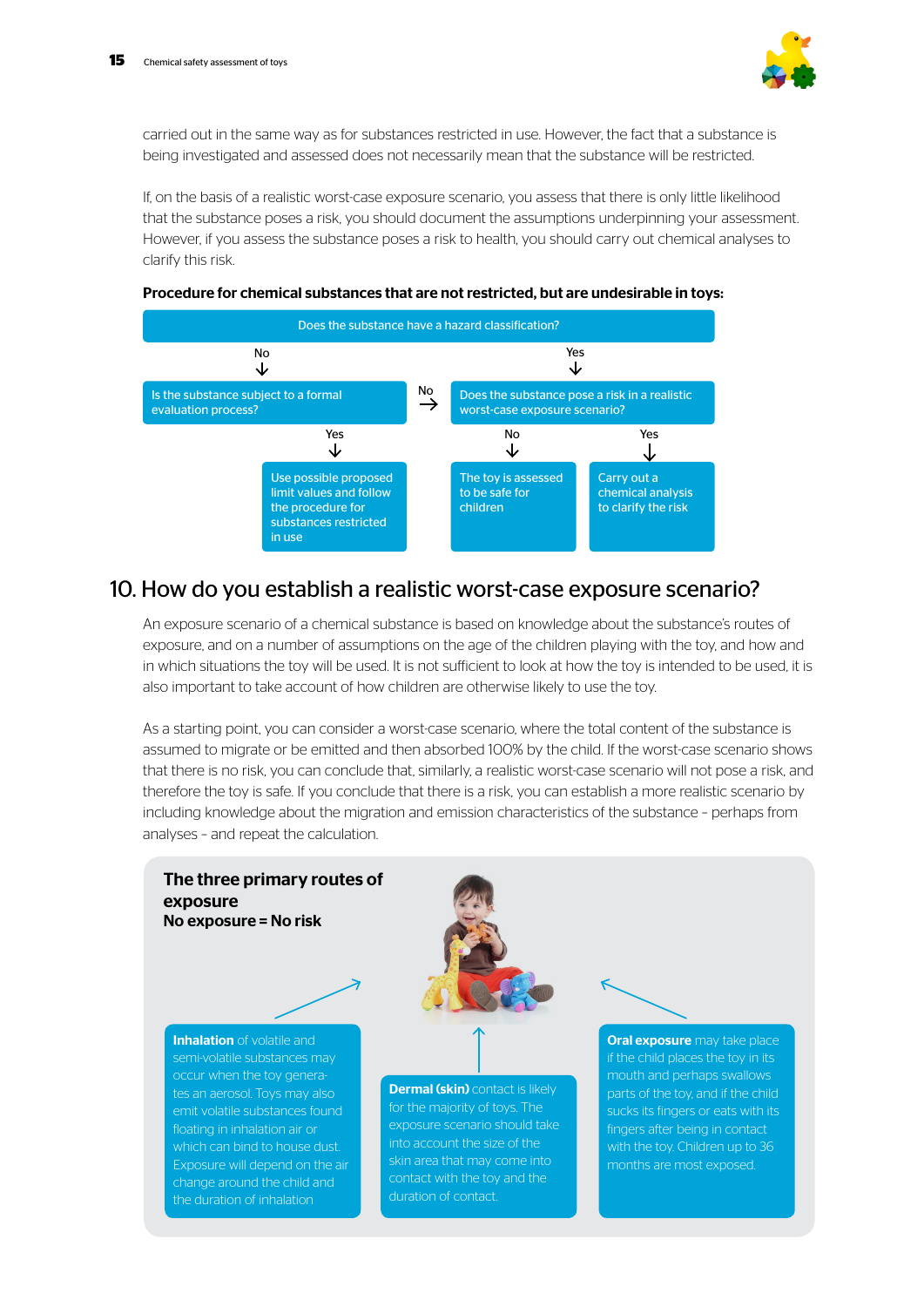

### When you establish a realistic worst-case exposure scenario, you should consider the following statements:

Age - is the toy likely to be used by others than those of the age for which it is intended? You should consider the intended and likely target group for the toy product, including whether the product is for children younger or older than three years. You can generally assume that parents will make sure that children younger than three years do not play with toys clearly appealing to children older than three years. However, if you are unsure about the age assessment, you should make sure the toy is safe for the youngest or most vulnerable age group relevant to account for in a realistic worst-case age assessment.

#### Use - is the toy likely to be used in other ways than intended or prescribed?

Typically, the child's age will also play an important role in how the toy is used. You should consider that children younger than three years will place toys in their mouth and may drink liquid toys such as soap-bubble liquid.

### • Exposure time – how long is the child likely to play with the toy?

How long and how often the child is exposed to the substance can be a very important factor. For example, it is very likely that exposure from a stuffed animal will be long and repeated if the child sleeps with the animal. In this case, it will be necessary to assume that inhalation of volatile substances and contact with skin will occur. The same applies to toys such as foam playmat puzzles for babies, where it is likely that the baby will be placed on the playmat for hours at a time every day with its nose and mouth close to the playmat.

#### • Air change – does air change affect the exposure of the child?

Assumptions on air change around where the child is playing will be relevant if the toy emits volatile substances or generates an aerosol, for example a toy air brush. A worst-case air change may be a situation in which the child is playing with the toy under a duvet or in a tent.

### • Number of toys – how many toys does the child play with at a time?

If a toy emits a hazardous substance, the number of toys the child is playing with at a time or has in its room may affect the total amount to which the child is exposed. In this case, it may also be relevant to consider the likelihood that the child may also be exposed to the same substance or another substance with similar properties damaging to health. This could be plastic toys plasticised with phthalate(s). The number of toys may also be relevant if the toy is intended as a collector's item.

### • Temperature – is exposure dependent on temperature?

You should take into account whether temperature may play a role in migration of the substance. This may be the temperature in the room where the child is playing, in the bath water, outdoors when the sun is shining, etc.

#### • Durability – does exposure change if the toy breaks?

You should consider the likelihood that children may be exposed to a hazardous substance if the toy breaks. This may be toys containing a liquid, for example a snow globe that could leak or break if dropped on the floor.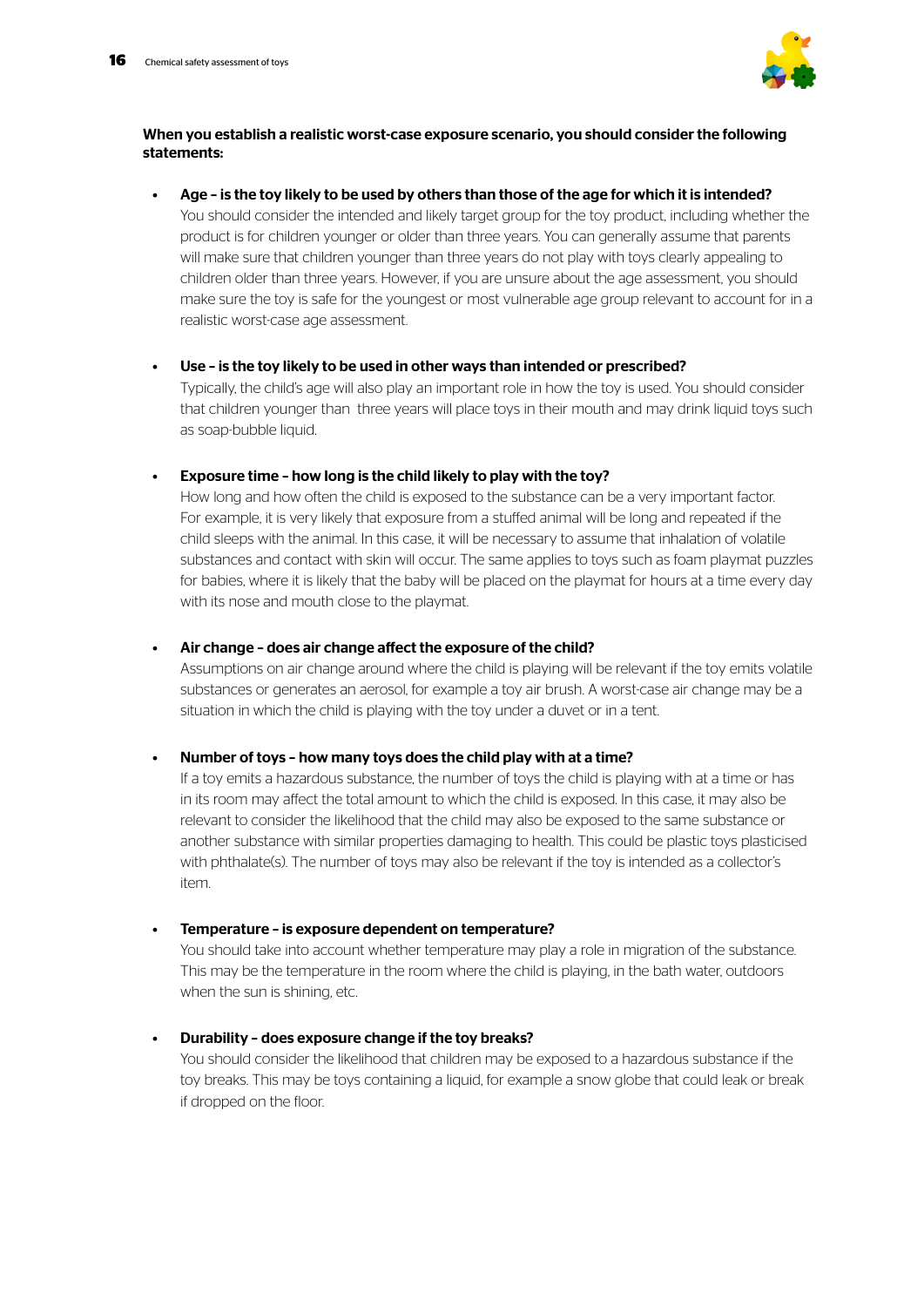

Below are examples of default values that you can use when establishing exposure scenarios. For more examples go [to the Danish EPA's surveys on chemicals in consumer product](https://eng.mst.dk/chemicals/chemicals-in-products/consumers-consumer-products/danish-surveys-on-consumer-products/)s

| Variable                                       | Default value       | Source                                                                                         |
|------------------------------------------------|---------------------|------------------------------------------------------------------------------------------------|
| Weight of child of<br>2-3 years                | 13,8 kg             | <b>Existing Default Values and Recommendations for Exposure</b><br>Assessment, 2011            |
| Weight of child of<br>3-6 years                | 18,6 kg             | <b>Existing Default Values and Recommendations for Exposure</b><br>Assessment, 2011            |
| Surface area of hands of<br>child of 2-3 years | $0.028 \text{ m}^2$ | <b>Existing Default Values and Recommendations for Exposure</b><br>Assessment, 2011            |
| Surface area of hands of<br>child of 3-6 years | $0.037 \text{ m}^2$ | <b>Existing Default Values and Recommendations for Exposure</b><br>Assessment, 2011            |
| Sleeping time for child of<br>1-3 years        | 12-14 hours/day     | Guidelines on preventive healthcare services for children and<br>adolescents, 2011 (in Danish) |
| Sleeping time for child of<br>3-6 years        | 10-12 hours/day     | Guidelines on preventive healthcare services for children and<br>adolescents, 2011 (in Danish) |
| Playtime for child under<br>3 years            | 4 hours/day         | DS/CEN/TR 16918:2015                                                                           |
| Playtime for child older<br>than 3 years       | 1 hour/day          | DS/CEN/TR 16918:2015                                                                           |
| Size of child's room                           | $7 \text{ m}^2$     | ISO 16000-9-Annex B og DS, 1994                                                                |

The following includes three different examples of chemical safety assessments of a magic wand, a football and a squishy. These assessments are product-specific, i.e. they only apply for the specific products and only for the time when the products were assessed. Results can therefore not be applied to other products, but they can serve as inspiration to what you should consider when carrying out a chemical safety assessment.

### Example 3: Risk assessment of mineral oil in a magic wand

A magic wand made of acrylic contains 90% mineral oil. The oil is classified as aspiration toxic category 1 and may be fatal if it is swallowed and enters the respiratory tract.

The product is intended for children of three years and older as it is used in role playing games. However, the product may be used by children of two years due to its simple design and colourful look.

As a worst-case scenario, the child drops the magic wand, so the acrylic breaks and the liquid seeps out. If this happens, the child will be exposed to a serious risk if the liquid is swallowed and enters the child's respiratory tract, as the mineral oil is classified as category Asp Tox 1; H304. Therefore, the oil in the magic wand must be replaced by water or some other liquid that does not pose a risk.

### Conclusion

The risk associated with the product is too high, and the supplier is not able to find an alternative solution that could eliminate the risk. In addition, the product does not comply with REACH Annex XVII, entry 3. The magic wand must therefore not be sold.

### Example 4: Risk assessment of plasticisers in a football

A football of soft plastic contains 13% DIOP, a plasticiser. The ECHA Committee for Risk Assessment, RAC, has assessed that DIOP could have a teratogenic effect, and the substance was therefore proposed [classified in March 2018](https://echa.europa.eu/documents/10162/03fc2a7f-ff3b-09ad-e6ad-7cde56fd6d5e ) as reprotoxic in category 1B; H360D. The proposal for harmonised classification has not yet been processed by the European Commission, but is expected to be included in Annex VI to the CLP Regulation (no. 1272/2008 of 16 December 2008).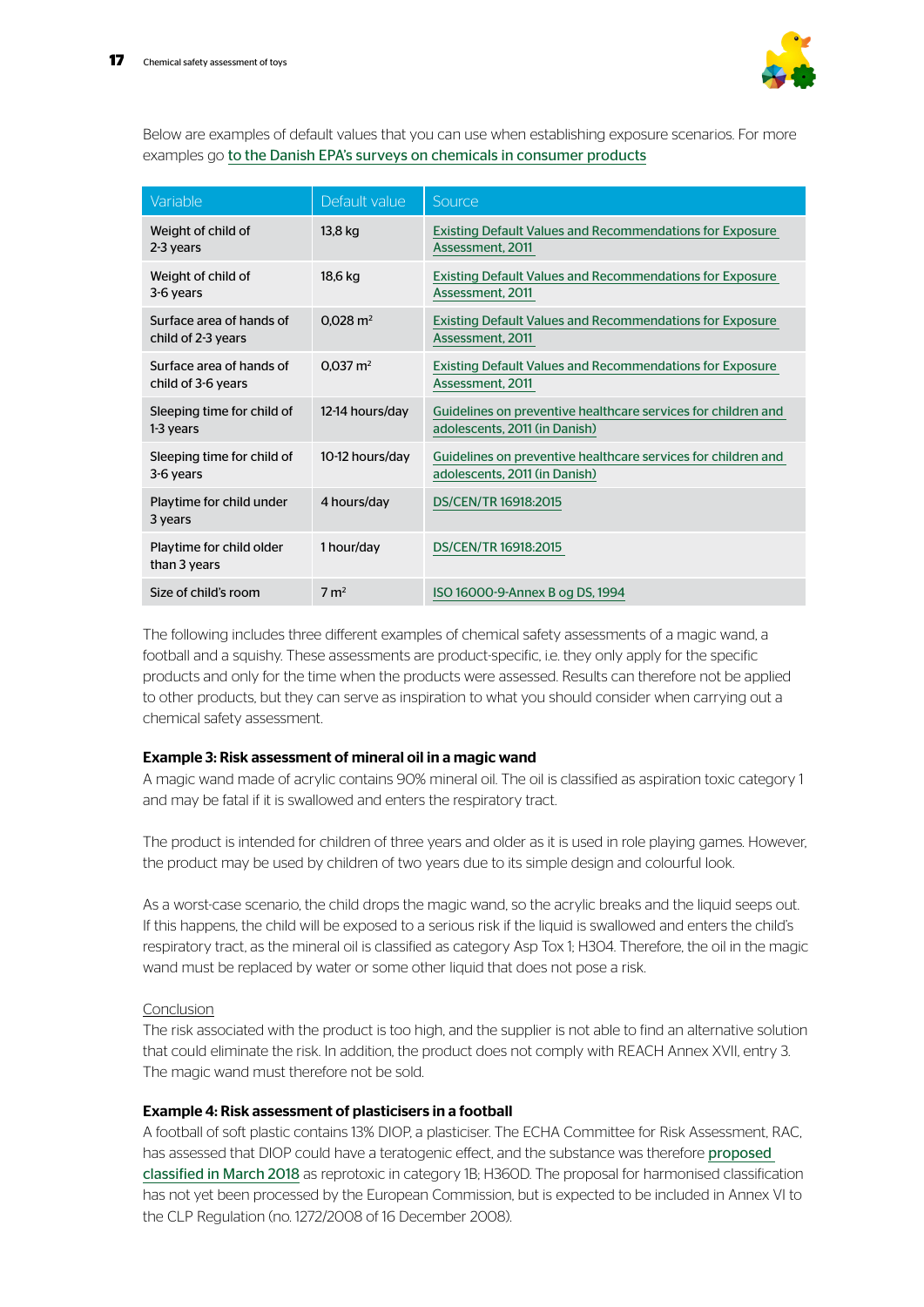

The basis for the assessment by RAC is that toxicological studies show that DIOP resembles and behaves like the phthalate DBP. In terms of dose, the toxicological profiles of DIOP and DBP are similar at almost all endpoints (Saillenfait, 2013), with the same effects, for example testosterone production, embryolethality and nipple retention. RAC therefore assesses that the categorisation principle for read across from DBP can be applied to DIOP.

### Conclusion

RAC assesses DIOP to be reprotoxic. Although application of the categorisation principle for read across from DBP has not yet been adopted by the European Commission, current knowledge suggests that a ball containing 13% DIOP can constitute a risk for children. The ball may therefore not be sold.

### Example 5: Risk assessment of chemicals emitted from a squishy

The risk assessment was conducted on the basis of information obtained in connection with the project [Analysis and risk assessment of fragrances and other organic substances in squishy toys](https://mst.dk/service/publikationer/publikationsarkiv/2018/aug/analysis-and-risk-assessment-of-fragrances-and-other-organic-substances-in-squishy-toys/).

The table below shows the substances released by the squishy, the concentration measured after one hour and three days, the applied DNEL value (Derived No Effect Level) and related critical effect of the DNEL value stated. However, there is no consensus on all DNEL values in the above project report.

| Substance                            | Concentration [µg/<br>m <sup>3</sup> ] 1 hour/3 days | DNEL (10 hours)<br>[µg/m <sup>3</sup> ] | Critical effect of the<br>DNEL applied                                       |
|--------------------------------------|------------------------------------------------------|-----------------------------------------|------------------------------------------------------------------------------|
| N,N-dimethylformamide                | 6500/3000                                            | 192                                     | Mucous membrane<br>irritation                                                |
| N,N-dimetylaminoethanol              | 6800/3200                                            | 240                                     | Affects the cornea and<br>respiratory tract irritation                       |
| Triethylenediamine                   | 3500/2900                                            | 17                                      | Mucous membrane<br>irritation                                                |
| Bis(2-(Dimethylamino)ethyl)<br>ether | 280/340                                              | 5                                       | Mucous membrane<br>irritation                                                |
| Triethylenediamine                   | 5300/5600                                            | 984                                     | Unspecified (most likely<br>eye and respiratory tract<br><i>irritation</i> ) |

### Hazard assessment

The DNEL values applied were established to protect against the most critical effects of the substances, i.e. effects that occur at the lowest exposure levels of the substances. This means that, because mucous membrane irritation is the most critical effect, the DNEL value for mucous membrane irritation will also protect against any other serious effects caused by higher exposure levels to the substance.

### Exposure

The squishy is intended for children older than three years, but it is not unlikely that children younger than three years will also want to play with the squishy due to its appealing look and/or sensational experience. As a worst-case scenario, it is assumed that a child of three years will use the squishy. The size makes it unlikely that there will be oral exposure. The exposure will be greatest for contact with skin, for example when a child sleeps with the squishy in its arms. Moreover, exposure may take place through inhalation of substances released to the air.

On the basis of [Existing Default Values and Recommendations for Exposure Assessmen](https://orbit.dtu.dk/ws/files/52688829/Exposure_rapport.pdf)t, a realistic worst-case scenario is that a three -year-old child weighing 13.8 kg will sleep for ten hours a day with a squishy in its arms. It is also assumed that a resting/sleeping child will have an inhalation volume of 0.18 m<sup>3</sup>/hour. The surface area of the hands of a child of 2-3 years is 0.028 m<sup>2</sup>, and two hand palms therefore correspond to approx. 0.014 m<sup>2</sup>, i.e. 140 cm<sup>2</sup>. This is probably an underestimation, since the child is likely to sleep with the squishy in its arms, so that other skin areas will also be exposed.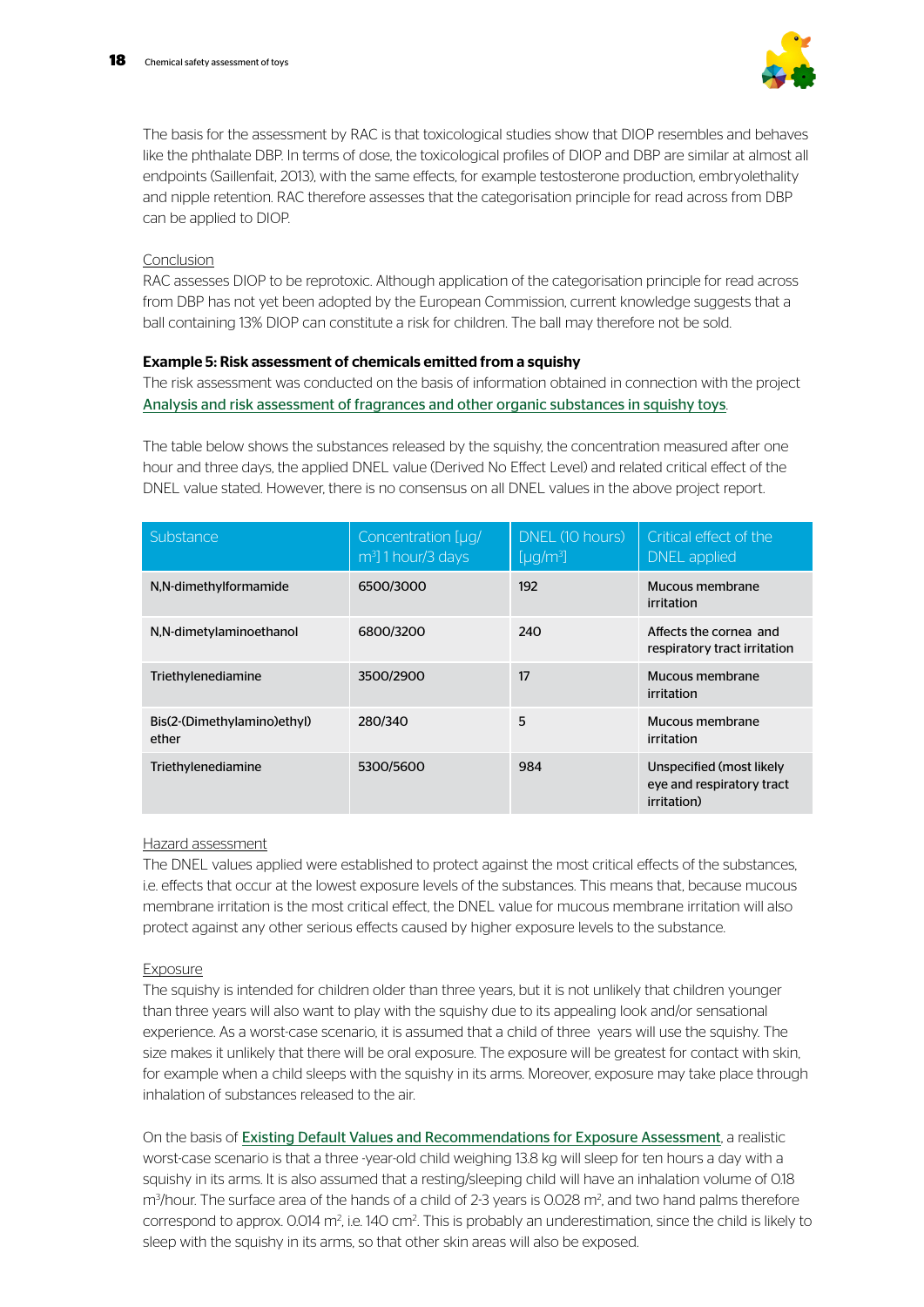

The exposure calculations are based on the following:

| Body weight:       | 13.8 kg                  |
|--------------------|--------------------------|
| Exposure time:     | 10 hours/day             |
| Surface area:      | $140 \, \text{cm}^2$     |
| Inhalation volume: | $0.18 \text{ m}^3$ /hour |

Exposure is calculated as follows:

Exposure via inhalation (systemic uptake of N,N-dimethylformamide, 1 hour):

concentration x inhalation volume x exposure time  $\frac{1}{\sqrt{1-\frac{1}{\sqrt{1-\frac{1}{\sqrt{1-\frac{1}{\sqrt{1-\frac{1}{\sqrt{1-\frac{1}{\sqrt{1-\frac{1}{\sqrt{1-\frac{1}{\sqrt{1-\frac{1}{\sqrt{1-\frac{1}{\sqrt{1-\frac{1}{\sqrt{1-\frac{1}{\sqrt{1-\frac{1}{\sqrt{1-\frac{1}{\sqrt{1-\frac{1}{\sqrt{1-\frac{1}{\sqrt{1-\frac{1}{\sqrt{1-\frac{1}{\sqrt{1-\frac{1}{\sqrt{1-\frac{1}{\sqrt{1-\frac{1}{\sqrt{1-\frac{1}{\sqrt{1-\frac{1}{\sqrt{1-\frac{1}{\sqrt{1-\frac{1$ 

(6,5 mg/m<sup>3</sup> x 0,18 m<sup>3</sup>/time x 10 hours/day)/13,8 kg = **0,8 mg/kg/day** 

Exposure via inhalation (locally eyes/respiratory tract of N,N-dimethylformamide, 1 hour):  $6,5$  mg/m<sup>3</sup>

Total exposure (N, N-dimethylformamide, 1 hour): 0,8 mg/m<sup>3</sup> + 6,5 mg/m<sup>3</sup> = **7,3 mg/m<sup>3</sup>** 

The table below shows the calculated exposures after 1 hour and 3 days:

| Substance                        | Exposure [mg/m <sup>3</sup> ]<br>1 hour/3 days |
|----------------------------------|------------------------------------------------|
| N,N-dimethylformamide            | 7.3/3.4                                        |
| N,N-dimetylaminoethanol          | 7,7/3,6                                        |
| Triethylenediamine               | 4/3.3                                          |
| Bis(2-(Dimethylamino)ethyl)ether | 0.3/0.4                                        |
| Cyclohexanone                    | 6/6.3                                          |

#### Risk assessment

The risk is calculated using RCR, which is the ratio between exposure and DNEL. If RCR is above 1 and exposure therefore is higher than DNEL, there will be a risk.

$$
RCR = \frac{\text{exposure}}{\text{DNEL}}
$$

RCR (N,N-dimethylforamide, 1 hour) =  $\sqrt{ }$ 

$$
\frac{7.3 \text{ mg/m}^3}{2.192 \text{ mg/m}^3} = 38
$$

The table below shows the RCR values after 1 hour and after 3 days:

| Substance                        | <b>RCR</b><br>1 hour/3 days |
|----------------------------------|-----------------------------|
| N,N-dimethylformamide            | 38/17,7                     |
| N,N-dimetylaminoethanol          | 32.1/15                     |
| Triethylenediamine               | 235.3/194.1                 |
| Bis(2-(Dimethylamino)ethyl)ether | 60/80                       |
| Cyclohexanone                    | 6,1/6,4                     |

#### **Conclusion**

It has been assessed that there is a serious risk of exposure to the substances in the squishy, if a 3-year-old child sleeps with the squishy in its arms for 10 hours a day for up to 3 days. The squishy must therefore not be sold.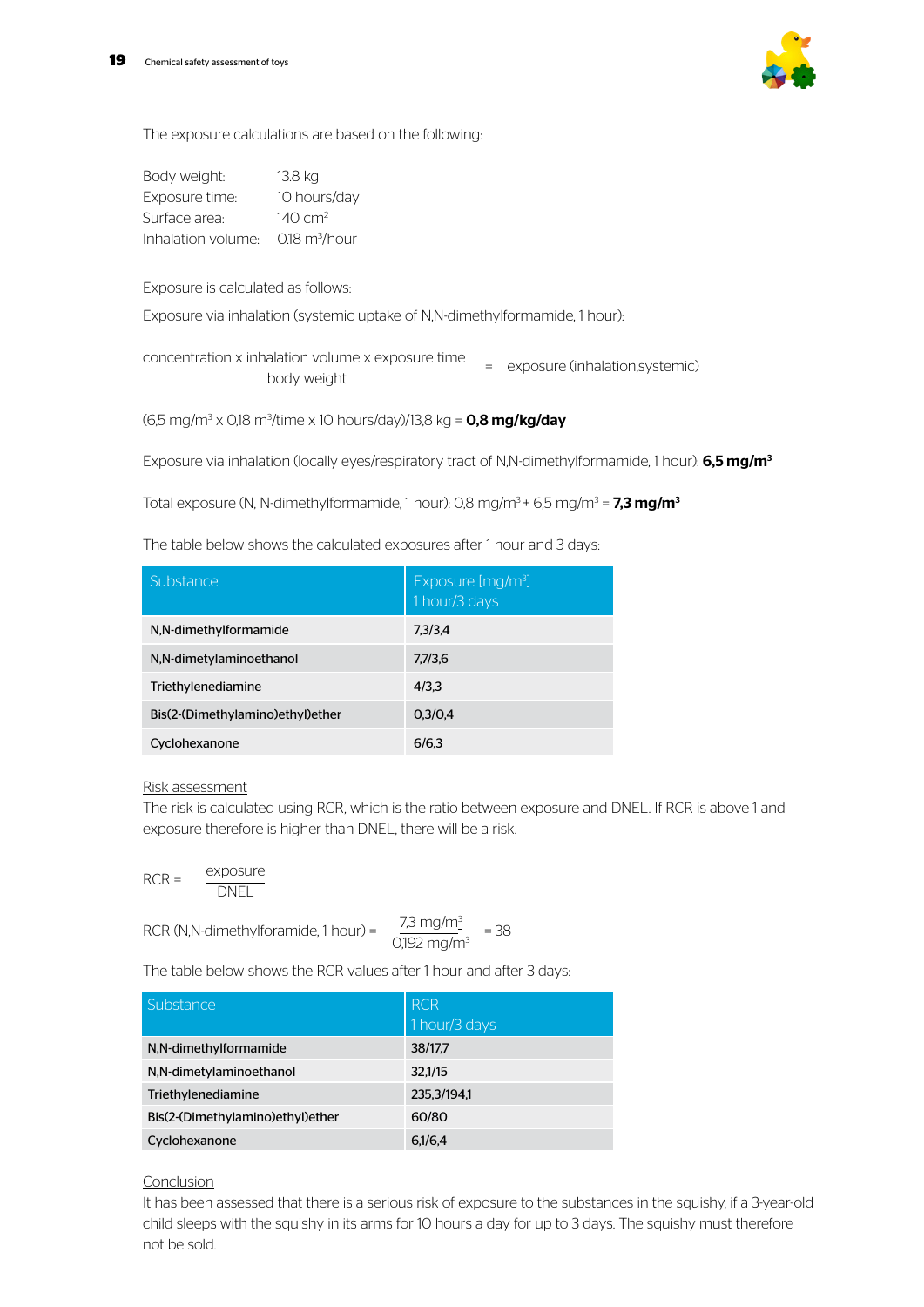

### 11. When should a chemical safety assessment be updated?

A chemical safety assessment may need to be updated. As a manufacturer, you are obligated to repeat the assessment process for a toy, if you assess that the risk of chemical hazards may have changed.

### The safety assessment must be updated when:

- Changes are made to the materials of the toy and/or new chemical substances are used in the production of the toy, for example if a plastic material, a preservative or a colouring agent is replaced.
- The assessment of exposure to hazardous substances in the toy changes, for example if there is new knowledge that the child could come into contact with materials not previously assumed to be accessible, or if there is new knowledge about how the toy is used.
- New relevant legislation is introduced and you have to document that the toy complies with this.
- New toxicological data becomes available on the substances used, changing the hazard assessment.
- You receive complaints from consumers, for example that the toy has a chemical odour and easily breaks, so that the exposure changes.
- A similar product is withdrawn from the market, because a chemical risk has been assessed, for example a product made from the same materials.

It will be useful to set up a system for the work, for example procedures for how to collect and store documentation from your suppliers, how to monitor whether new legislation is issued or future legislation is in the pipeline, how to carry out a chemical safety assessment and when such assessment is to be updated.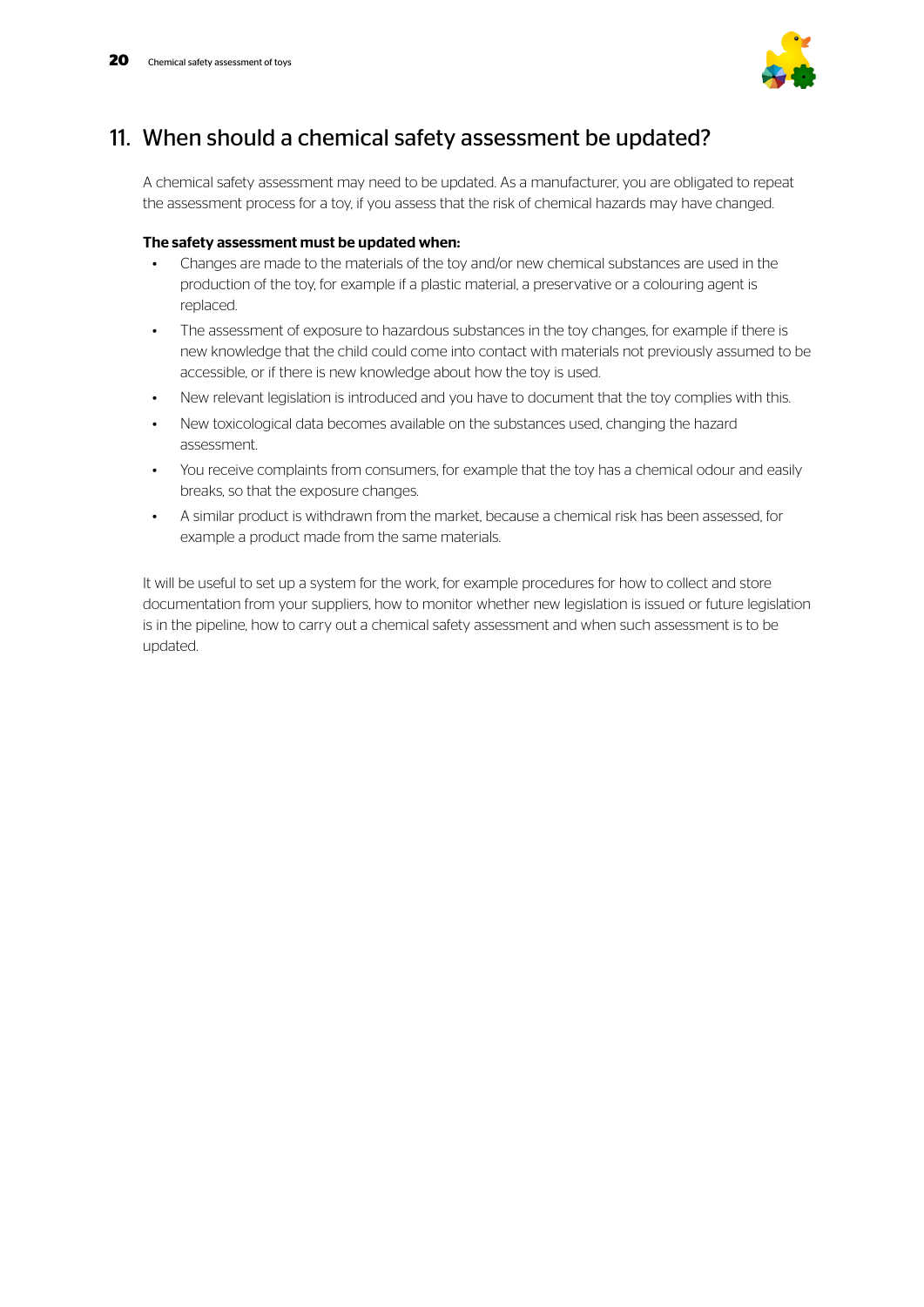

# Section 2: For importers and distributors

### 1. How can you assess whether a declaration of conformity is adequate?

For all toy products placed on the market, the manufacturer must draw up a declaration of conformity, DoC, stating that the toy conforms with relevant EU legislation. The declaration of conformity must be written in either Danish or in English. Although this is not a requirement, it may be a good idea also to include relevant national legislation in the declaration.

If you are an importer, you should have declarations of conformity for all the toy products you import. It is sufficient for distributors to obtain declarations of conformity from their suppliers, if so requested by the authorities or customers.

Annex III to the Toy Safety Directive lists the eight points that the declaration of conformity must include, but it can still be difficult to assess whether a declaration is adequate. You can use the checklist below when assessing declarations of conformity. If you cannot answer yes to all the questions below, ask your supplier for a new declaration and/or documentation that supports the declaration, for example a test report.

### Checklist for assessing declarations of conformity:

- Is there a unique identification number, so that there is no doubt that the declaration concerns the toy supplied?
- Is there a name and address of the manufacturer or some other person authorised to represent the manufacturer?
- Does the declaration of conformity state that the manufacturer is responsible for the declaration?
- Is there a colour image of the toy, and is it good enough for you to confirm that the toy and the declaration match?
- Is there a reference to the Toy Safety Directive (2009/48/EC with later amendments) and other relevant CE marking directives?
- Are there references to the relevant harmonised standards applied that support the relevant CE marking directives, or references to the specifications to which the declaration relates? Check the Official Journal of the European Union to make sure that reference is made to the existing version(s).
- Has the declaration been dated so that it can be assessed whether it is still up to date? Do you know whether any changes have been made to the production or product since the declaration was made, for example new materials, colours, sub-suppliers?
- If the toy has undergone EC-type examination, is there a name and address of the notified body that issued the certificate?
- Has the declaration been signed by the manufacturer, or has another person who you trust been authorised to sign on behalf of the manufacturer?

The manufacturer may prepare an overall declaration of conformity for a range of toy products made of the same materials but with different sizes or shapes, if the products are placed on the market simultaneously. Moreover, each product must still have its own unique identification number and colour image, and all products must be covered by the same EU harmonisation legislation and the same standards.

Example 6 shows a declaration for a wooden toy. The toy is considered as one product, although it contains three toys. If the three toys had been packaged and sold separately, they should have been marked with each their clear unique identification number. However, they could still have been covered by one overall declaration of conformity, because they had been made of the same materials and were covered by the same statutory requirements.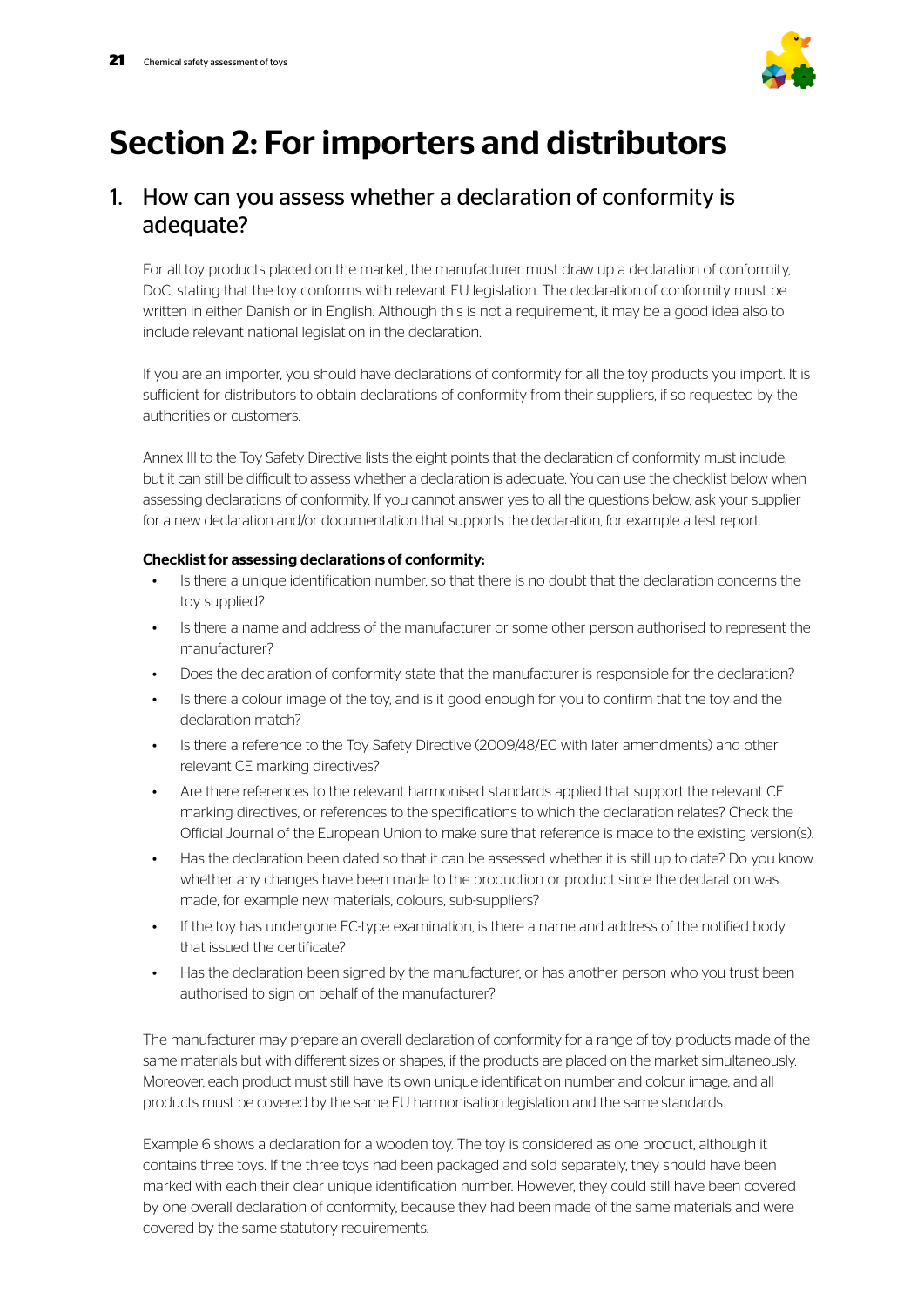

Example 6: Declaration of conformity for a wooden toy

# EC declaration of conformity

- 1. Unique identification: Ref. No.: 123456
- 2. Name and address of the manufacturer or his authorised representative:

**Manufacturer: Woodland toys ApS** 

Address: Plantagevej 1, 12941 Palmeby, Denmark

- 3. This declaration of conformity is issued under the sole responsibility of the manufacturer: Woodland toys ApS, Plantagevej 1, 12941 Palmeby, Denmark
- 4. Object of the declaration:

Wooden stacking blocks, Ref. No.: 123456



5. The objects of the declaration described above are in conformity with the relevant EU harmonization legislation:

Toy Safety Directive 2009/48/EC

6. References to the relevant harmonised standards used, or references to the specifications in relation to which conformity is declared:

| Title                                                       |              | Reference            |
|-------------------------------------------------------------|--------------|----------------------|
| Safety of toys - Part 1: Mechanical and physical properties |              | EN 71-1:2014+A1:2018 |
| Safety of toys - Part 2: Flammability                       |              | EN 71-2:2011+A1:2014 |
| Safety of toys - Part 3: Migration of certain elements      |              | EN 71-3:2013+A3:2018 |
| 7. EC Type approval: Not applicable                         |              |                      |
|                                                             |              |                      |
| 8. Additional information:                                  |              |                      |
| Palmeby                                                     | 1/1-2019     |                      |
| (place),                                                    | (date)       |                      |
| Michael Woodland, CEO                                       |              |                      |
| (name and function)                                         | (signature), |                      |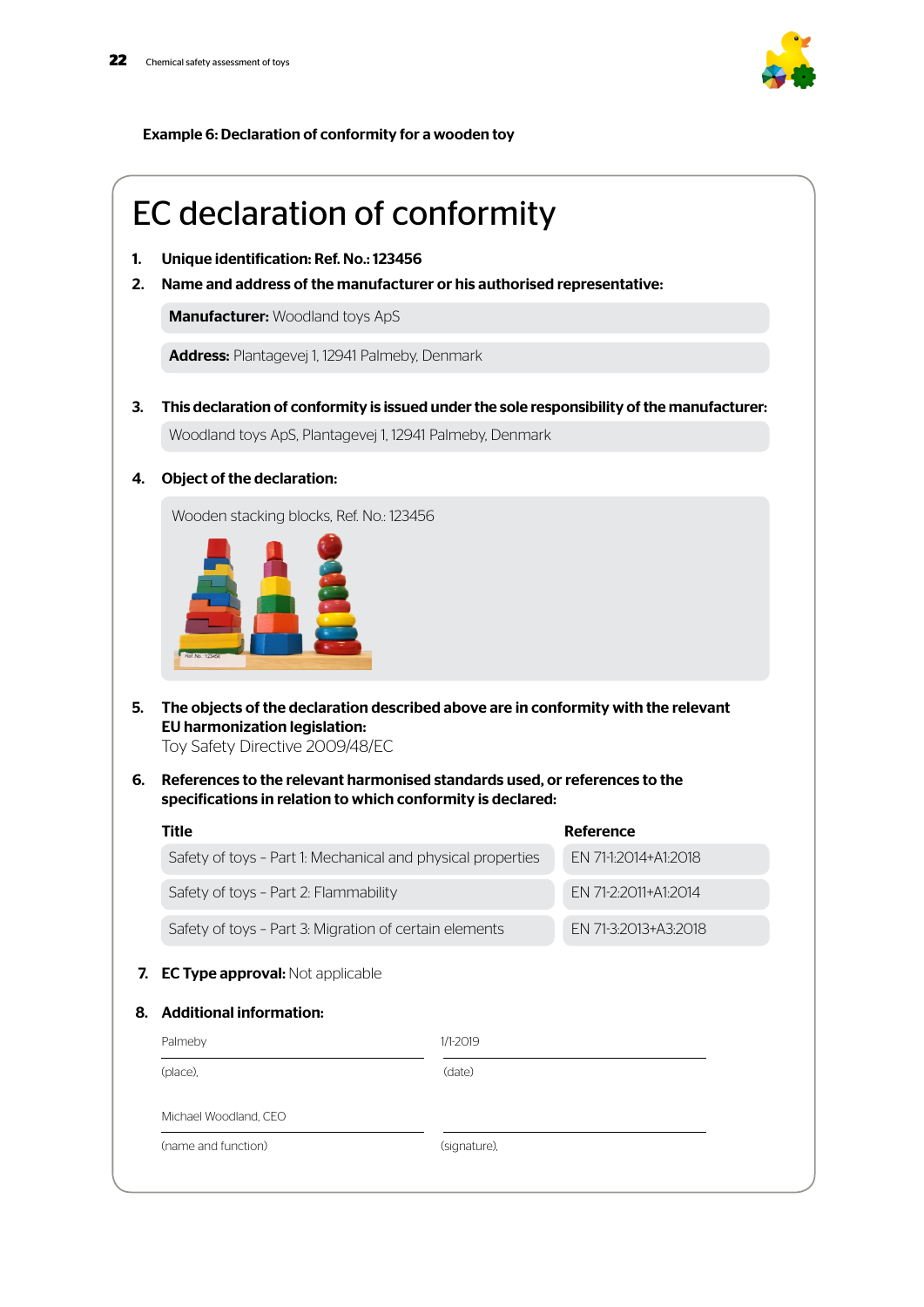

## 2. What do you do if you are not able to obtain a safety assessment from your supplier?

Whether you are an importer or a distributor, you are responsible for ensuring that the products you place on the market and sell are legal and safe. Importers should make sure that the manufacturer has made a safety assessment of the toy. However, distributors do not have the same responsibility. Nevertheless, if you are a distributor, it is also a good idea to check that your supplier has the safety assessment under control.

If you are an importer, you can ask the manufacturer whether you can have a look at the chemical safety assessment, even though the manufacturer is not obligated to provide this assessment. This applies in particular if you are uncertain as to whether a toy product complies with the chemical requirements. If you are not able to obtain the safety assessment from the manufacturer, you should ask specific questions regarding the substances in the materials of which you can see the product is made. You can also examine whether a material has a specific function and consider how this function has been achieved. For example, have chemicals been added to give the material a fragrance, preserve it, protect it against fire or against mould, make it soft, etc.? You can use the list in section 1, point 6, of examples of materials potentially containing prohibited, restricted or undesirable substances in your dialogue with your suppliers.

If you are not able to receive a satisfactory answer, you should consider choosing another supplier or have the product tested yourself. Below is a checklist of situations in which conducting your own tests is recommended.

### Situations in which testing toys should be considered:

- You are unsure whether you can trust the answers and documentation received from your supplier.
- Information about the substances in the materials used is not adequate.
- The supplier is new, and you therefore have no experience with this supplier.
- The toy has a "chemical" odour or oil-like "sweat".
- The toy is primarily used in children's inhalation zone.
- The type of toy is new, and you therefore have no experience with how this toy is used.

It may be useful to incorporate routine random checks of the supplied toy products into existing routines for quality control and supplier management. However, ultimately it is also about knowing your suppliers and having faith in them. It may also be useful to find out whether your suppliers have eco-management certifications or eco-labelling, as these could be good indicators for how well your suppliers manage their chemical safety assessments.